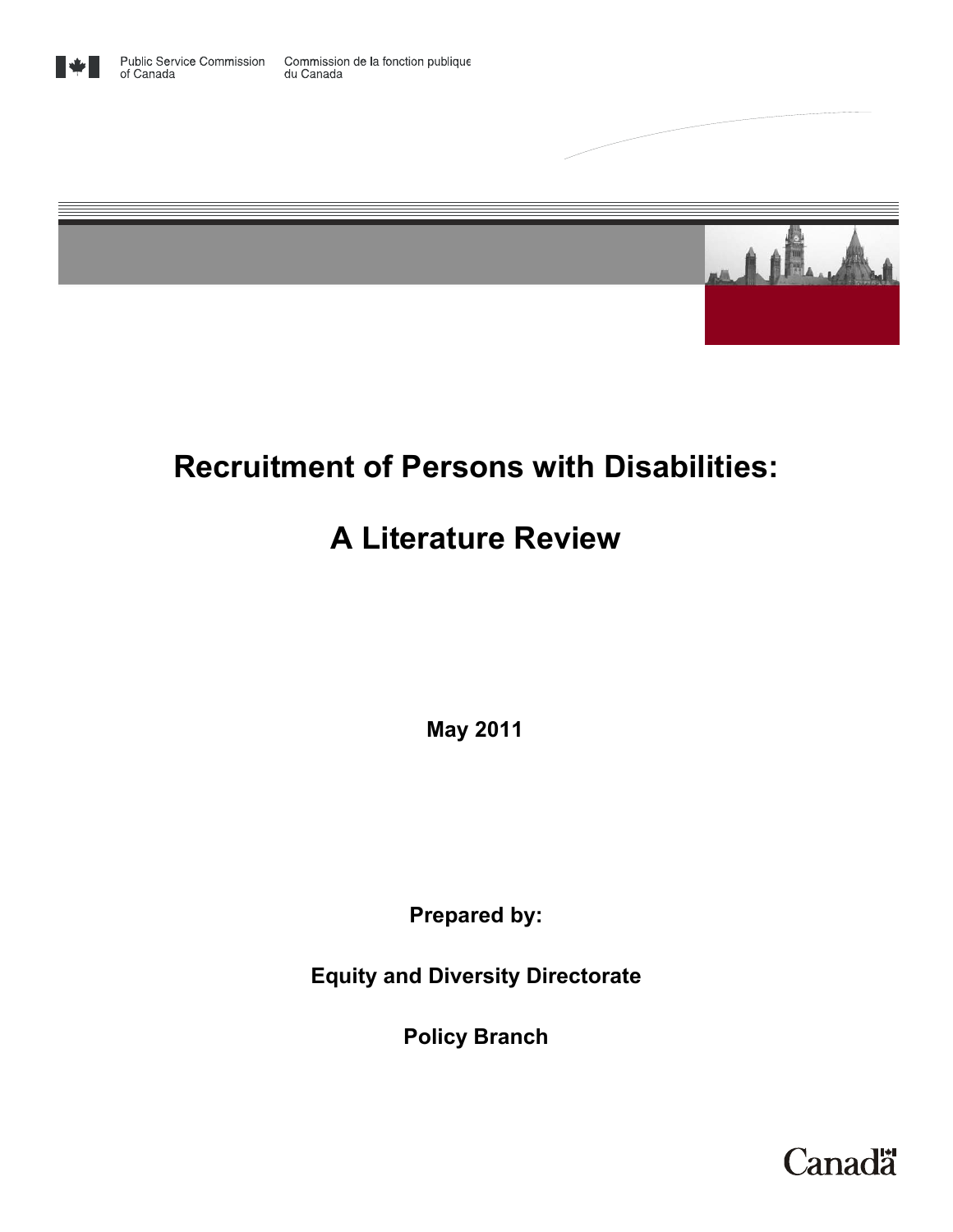Information contained in this publication or product may be reproduced, in part or in whole, and by any means, for personal or public non-commercial purposes, without charge or further permission, unless otherwise specified.

You are asked to:

- Exercise due diligence in ensuring the accuracy of the materials reproduced;
- Indicate both the complete title of the materials reproduced, as well as the author organization; and
- Indicate that the reproduction is a copy of an official work that is published by the Government of Canada and that the reproduction has not been produced in affiliation with, or with the endorsement of the Government of Canada.

Commercial reproduction and distribution is prohibited except with written permission from the Government of Canada's copyright administrator, Public Works and Government Services of Canada (PWGSC). For more information, please contact PWGSC at: 613-996-6886 or at: droitdauteur.copyright@tpwgs-pwgsc.gc.ca.

Public Service Commission of Canada 300 Laurier Avenue West Ottawa, Ontario K1A 0M7 Canada

Information: 613-992-9562 Facsimile: 613-992-9352

Cat. No. SC3-156/2011E-PDF ISBN 978-1-100-18669-6

© Her Majesty the Queen in Right of Canada, represented by the Public Service Commission of Canada, 2011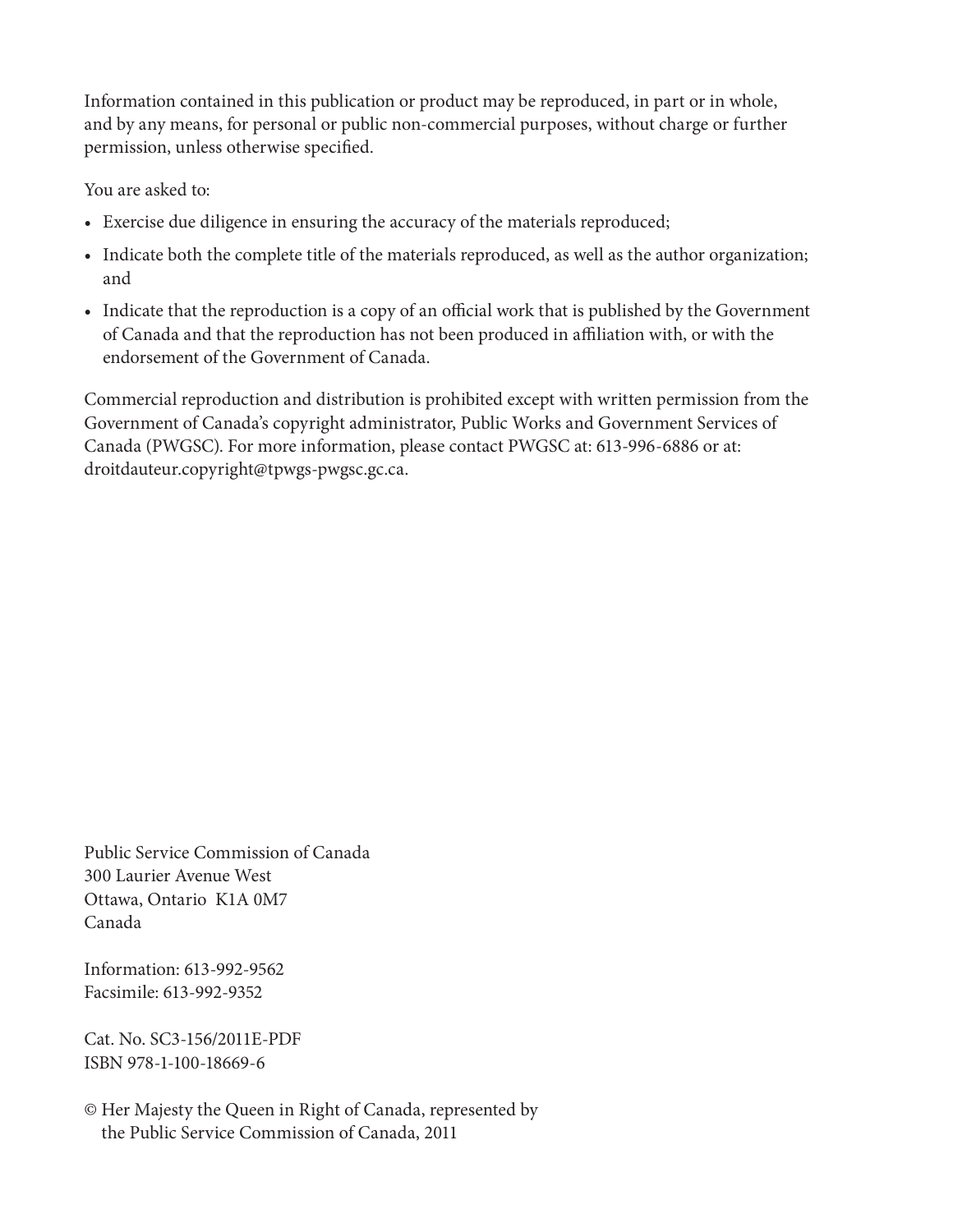# **TABLE OF CONTENTS**

| I.                               |                                                                                   |  |
|----------------------------------|-----------------------------------------------------------------------------------|--|
| II.<br>А.<br>В.<br>$C_{1}$<br>D. |                                                                                   |  |
| III.<br>A.<br>В.                 |                                                                                   |  |
| IV.<br>А.<br>В.                  |                                                                                   |  |
| V.<br>А.<br>В.<br>C.             |                                                                                   |  |
|                                  |                                                                                   |  |
| VII.<br>Α.<br>В.                 |                                                                                   |  |
|                                  | <b>VIII. CONCLUSI</b>                                                             |  |
| А.<br>В.<br>C.                   | Documents containing strategies and best practices in recruitment of persons with |  |
| D.                               |                                                                                   |  |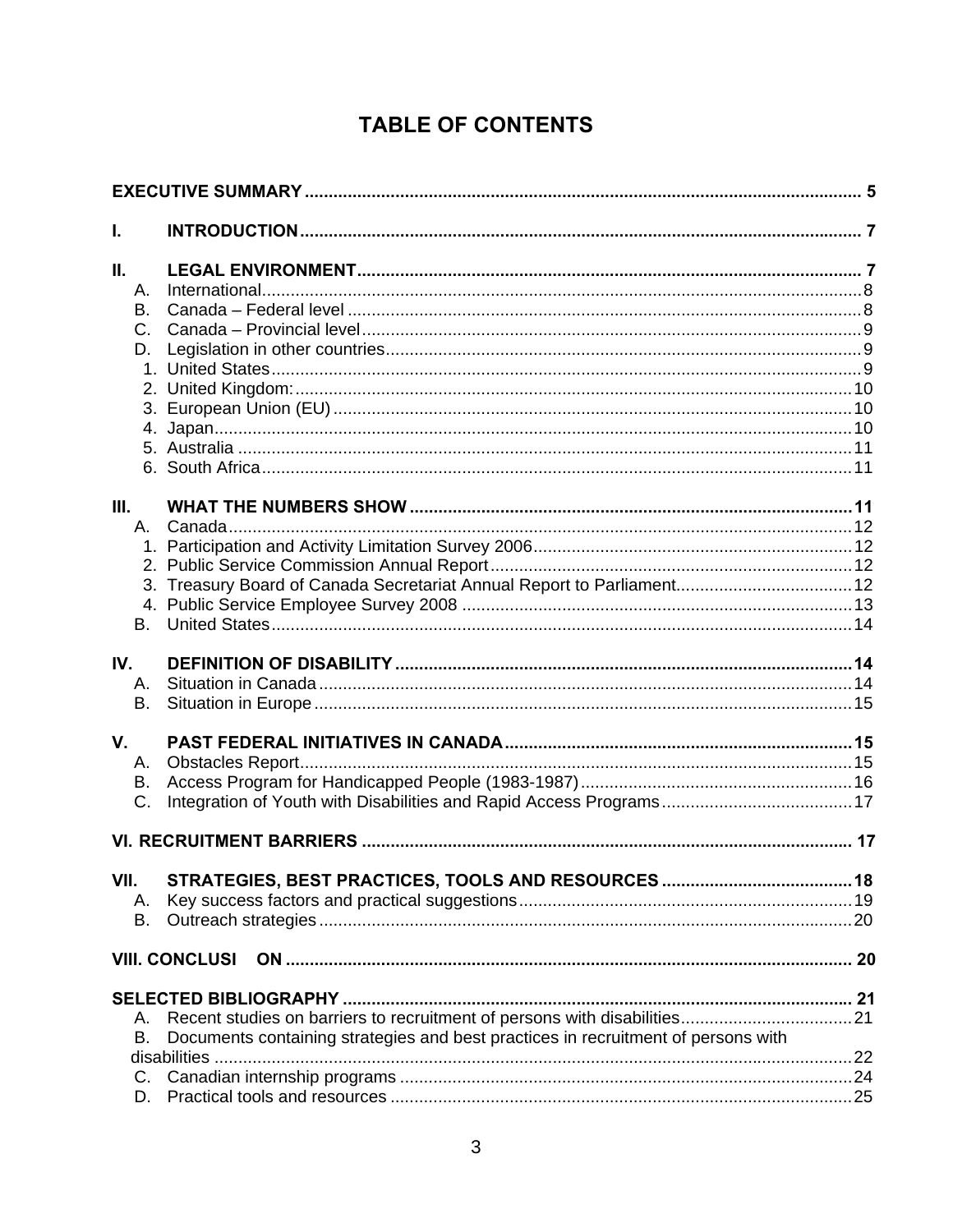|--|--|--|--|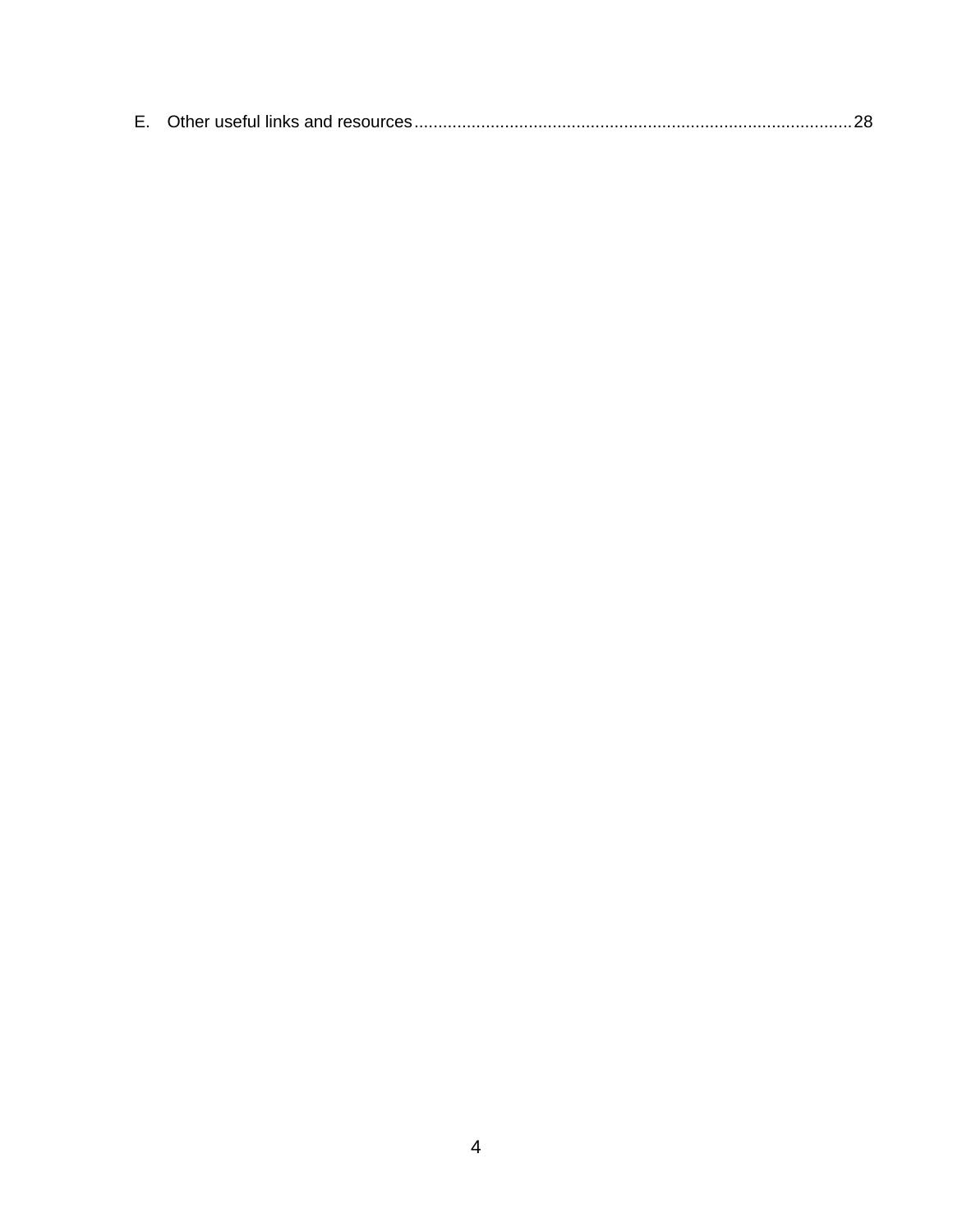#### **EXECUTIVE SUMMARY**

The recruitment of persons with disabilities (PWDs) in the federal public service is an ongoing challenge. Although the representation rate of this group is higher than their workforce availability (WFA), mainly due to self-identification of older public servants with disabilities, their recruitment rate has been lower than their WFA for several years and their separation rate has doubled that of their recruitment rate. If not monitored and addressed, this trend could negatively impact on their representation as baby boomers with disabilities retire from the federal public service. Public service renewal, a priority of the federal government, provides a means to reverse this trend.

The purpose of this literature review is to find out what the main barriers are to the recruitment of PWDs, in both the public and private sectors, in Canada and abroad; to determine what strategies, best practices, tools and resources have been developed to reach this talented labour pool and to discuss what actions for improvement, if any, can be drawn from this review.

The review indicates that even though a legal framework for disability and employment has been established in several countries around the world, improvements towards the recruitment and integration of PWDs in the workforce are very inconsistent and often depend on government priorities in this area and senior management commitment. An important issue is that data from different countries, and even from different programs in one country, are difficult to compare because the sources for collection of such data are very different and, so is the definition of disability. The inconsistent and varying definitions of disability impact on the development, implementation and interaction of most legislation, policies and programs for PWDs.

A number of initiatives conducted in Canada, at the federal, provincial and territorial levels over the past 30 years have made a positive and valuable contribution to our understanding of disability-related issues and to the implementation of disability programs. A review of programs in the 1980's and 1990's shows that the relatively high placement of PWDs via recruitment, referral and internship programs was due to three factors: executive leadership and political will; financial and human resources; and professionals dedicated to marketing programs and the placement of PWDs.

Studies, surveys, focus groups and other means have been used to identify challenges faced by employers and PWDs in the job market, in Canada and abroad, in the private and public sectors. There are several issues and barriers that have been consistently brought up through the years. Some new obstacles have also emerged recently, including inaccessible Web sites, expectations for instant communications and communications with PWDs from culturally diverse groups.

The literature review has identified a considerable number of resources available but they are not well publicized and often lead to duplication. Organizations in the private sector, such as financial institutions, seem to be leading in this area, having found that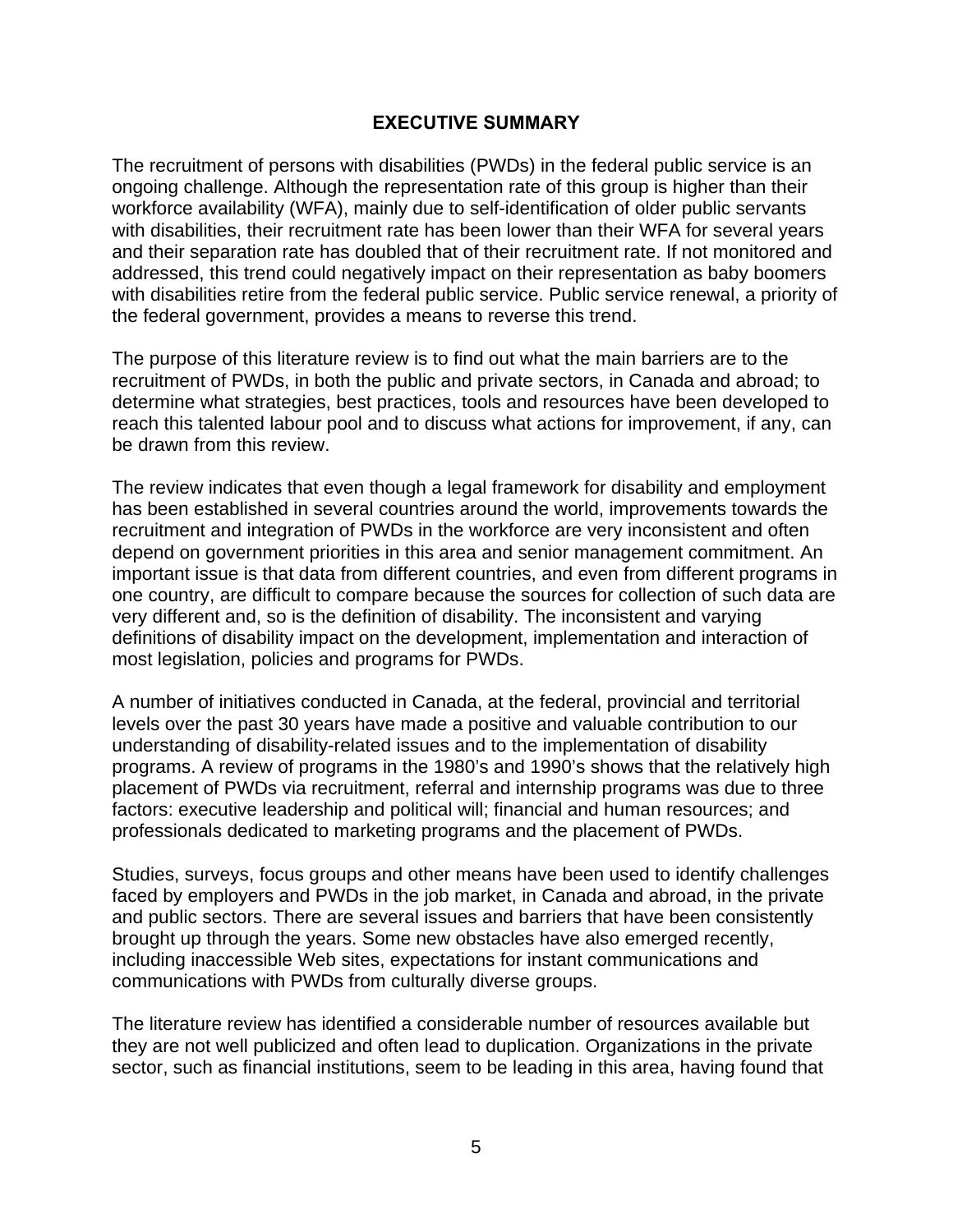in the end, the best strategy is to view the recruitment of PWDs as an investment in the future and a good business practice.

The literature review indicates that one of the most efficient mechanisms to recruit PWDs is a well-focused outreach strategy to non-government organizations, community organizations and student disability centres. Private sector employers in the financial and communications sectors have found that internship and work experience programs and job fairs focused specifically on PWDs are very useful and successful in finding qualified candidates with disabilities.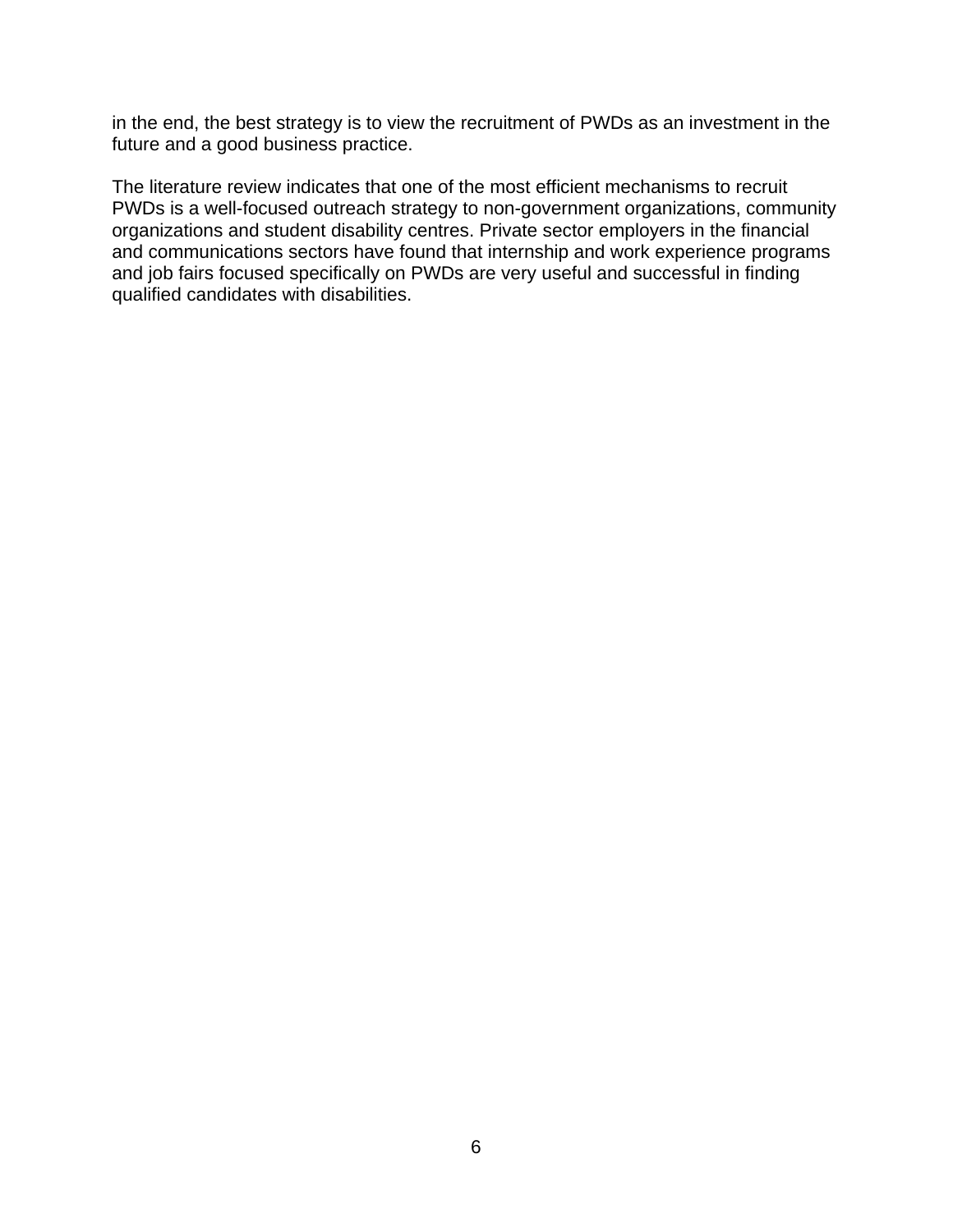## **I. INTRODUCTION**

The representation rate of persons with disabilities (PWDs) in the Canadian federal public service has been higher than their workforce availability (WFA) for several years, mainly due to self-identification of older public servants with disabilities. However, during the time period, the recruitment of PWDs has been an ongoing challenge. The recruitment rate for this employment equity (EE) group has been lower than their WFA, while their separation rate is more than double their recruitment rate. This concern has been noted in several reports, including the Public Service Commission (PSC) 2009- 2010 Annual Report which states: "The PSC remains concerned that PWDs comprise the only group whose share of appointments has been below their WFA for the past few years. Although PWDs are not under-represented in the public service, the percentage of applicants in this group remained stable at 3.0%, while their share of appointments decreased from 3.3% in 2008-2009 to 3.1% in 2009-2010." This situation needs to be monitored and addressed since it could eventually impact on the representation of PWDs in the federal public service.

Public service renewal, a priority of the federal government, includes recruiting younger workers who have disabilities to meet the EE goals for this group and a representative federal public service. This is particularly important as baby boomers with disabilities retire.

As noted in the PSC's 2008-2009 Annual Report, "PWDs in the public service tend to be older than the average public service employee and are therefore more likely to retire in the near future. In order to maintain the image of an employer of choice, it is of the utmost importance that concerted efforts be made to market the public service to, and recruit from, this segment of the population. As well, providing accommodation to meet their needs in the appointment process and in the workplace is required to maintain their existing representation levels."

The purpose of this literature review is to find out what the main barriers are to the recruitment of PWDs in both the public and private sectors, in Canada and abroad; to determine what strategies, best practices, tools and resources have been developed to reach this talented labour pool and to discuss what actions for improvement, if any, can be drawn from this review. The review was mainly conducted on the Internet, but also included documents from the PSC Library and files on previous EE initiatives.

# **II. LEGAL ENVIRONMENT**

In the past two decades, and even more so in recent years, there has been an important paradigm shift affecting the development of new legislation and policies concerning persons with disabilities (PWDs), from segregation to integration, from institutionalization to mainstreaming, from the medical model of disability being viewed as a condition to be treated, to the social model of disability focusing on the removal of disabling barriers in the environment that hinder full participation in society. To this end, countries around the world have enacted new legislation and revised existing statutes,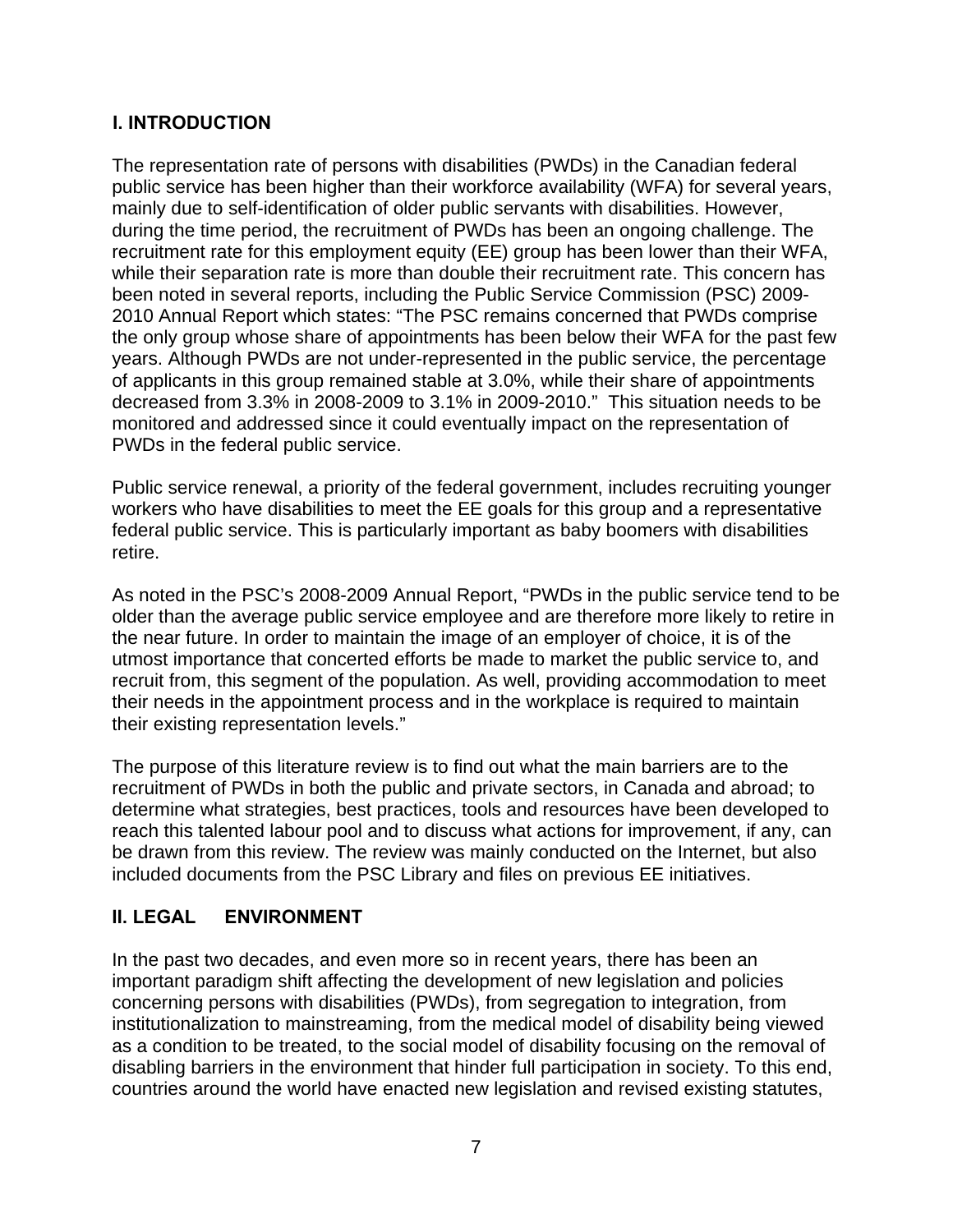as well as developed policies to assist in implementing these pieces of legislation, to facilitate and support equal opportunities for PWDs, including in employment. Following is a brief overview of the legal environment affecting the recruitment of PWDs.

# **A. Internatio nal**

# *United Nations Convention on the Rights of Persons with Disabilities*

Canada ratified the United Nations (UN) Convention on March 11, 2010 and it came into force for Canada on April 10, 2010. Under the Convention, Canada must incorporate the provisions of the Convention in new legislation, where appropriate, and review any new measures for consistency with the Convention (notion of a disability lens). Canada is also required to report periodically to the UN Committee on the Rights of PWDs, on measures taken (domestic laws, policies and programs) to give effect to the Convention. The first report is due within two years after the Convention came into force. An Interdepartmental Working Group led by the Office for Disability Issues, Human Resources and Skills Development Canada is tasked with providing advice on the implementation of the Convention and reporting to the UN. The PSC is represented by the Equity and Diversity Directorate on this Working Group.

## **B. Canada – Federal level**

- *Canadian Charter of Rights and Freedoms (Charter)***:** Provides for equal rights, prohibits discriminatory practices on grounds of race, national or ethnic origin, colour, religion, sex, age or mental or physical disability and allows for special programs to improve conditions of disadvantaged groups.
- **Canadian Human Rights Act (CHRA):** Prohibits discrimination and provides for special programs to reduce discrimination experienced by any individual or group on the grounds of race, national or ethnic origin, colour, religion, age, sex, sexual orientation, marital status, family status, disability or conviction for an offence for which a pardon has been granted. It also establishes the employer's duty to accommodate up to the point of undue hardship, considering health, safety and cost.
- **Employment Equity Act (EEA)**: Sets out the employer's obligations to identify and remove systemic barriers and make accommodation for differences for persons in the four designated groups, including PWDs. The Public Service Commission (PSC) is responsible, under the EEA, for identifying and removing barriers that can have an adverse impact on members of designated groups in its own systems, policies and practices in recruitment and staffing, in accordance with its role and mandate. Federal departments and agencies are responsible for the implementation of the EEA within their respective organizations.
- **Public Service Employment Act (PSEA):** Establishes the mandate of the PSC and provides the legislative framework for appointments that are based on the core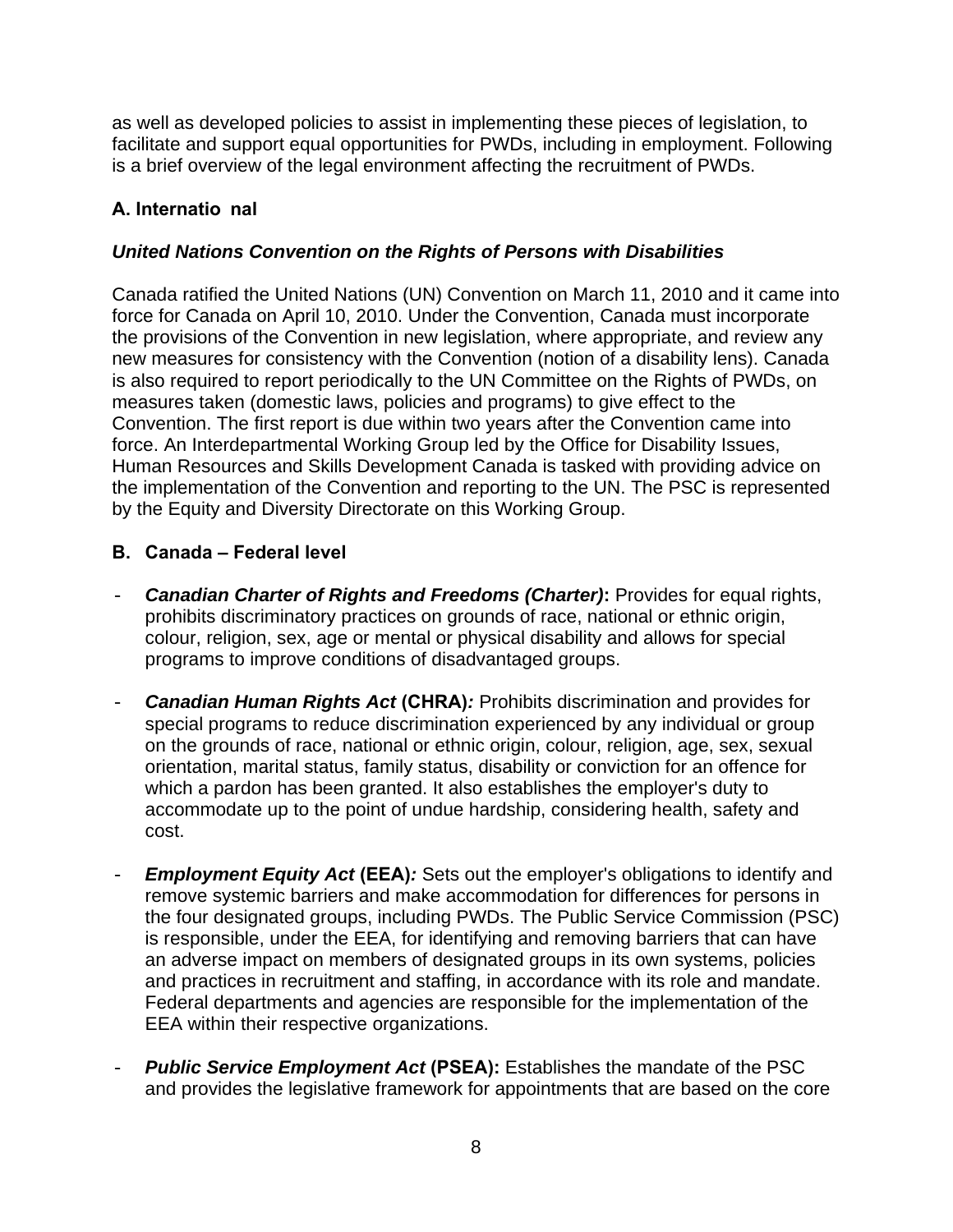values of merit and non-partisanship, designed to be flexible and efficient, with appropriate accountability for managers, while preserving the guiding values of fairness, access, transparency and representativeness. The PSEA provides flexibilities that can be used to customize the appointment process to meet the EE needs of organizations. These flexibilities include the ability to define EE as an organizational need merit criterion, the ability to limit or expand an area of selection to designated group members and the organization's ability to establish its own EE program or plan.

## **C. Canada – Provincial level**

All provinces have enacted human rights legislation that supports the CHRA, and also include provincial areas of jurisdiction. Only Ontario has enacted legislation focusing specifically on PWDs: the *Ontarians with Disabilities Act* in 2001 and the *Accessibility for Ontarians with Disabilities Act* (AODA) in 2005. Standards have been and are being developed to help reach the goal of an accessible Ontario by the year 2025, including an employment standard.

Under the 2005 AODA, the government of Ontario is developing mandatory accessibility standards that will identify, remove and prevent barriers for PWDs in key areas of daily living, including employment. These standards will apply to private and public sector organizations across the province.

On November 2, 2010, the Manitoba government released a discussion paper outlining a vision of a barrier-free society, as it seeks public input to assist in the drafting of legislation aimed at making the province more inclusive and accessible for seniors and people with disabilities.

While other provinces do not have disability-specific legislation, some of them have developed and implemented strategies, policies and programs to foster the integration of PWDs, including in employment. Some examples are provided in other sections of this document.

## **D. Legislation in other countries**

## **1. United States**

The *Americans with Disabilities Act* (ADA), 1990 prohibits discrimination against PWDs, particularly qualified workers with disabilities. It was amended in 2008 to specifically define the classifications of disability as: "an impairment that substantially limits one or more major life activities, a record of such an impairment, or being regarded as having such an impairment." "Major life activities" include walking, reading, bending and communicating, as well as major bodily functions.

Specifically, the provisions of the ADA require: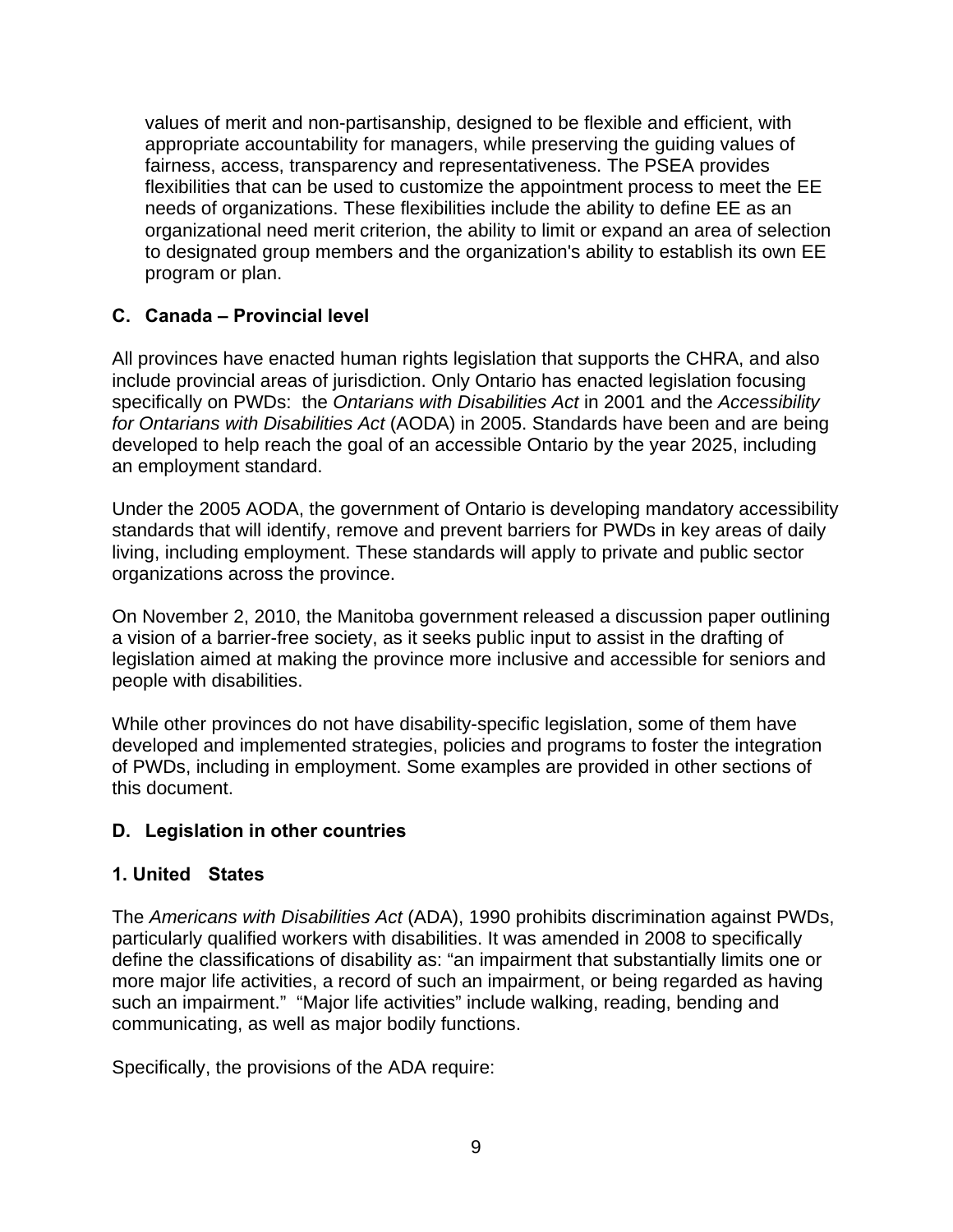- Equal opportunity in selecting, testing, and hiring qualified applicants with disabilities;
- Job accommodation for applicants and employees with disabilities when such accommodation would not impose "undue hardship"; and
- Equal opportunity in promotion and benefits.

# **2. United Kingdom:**

The *Disability Discrimination Act* (DDA), 1995 makes it illegal to discriminate against PWDs in any aspect of employment. Under the DDA, employers are required to "make reasonable adjustments" for workers with disabilities, including:

- Allocating employees with disabilities' work to someone else;
- Transferring employees with disabilities to another post or another place of work;
- Making adjustments to the work facility;
- Providing flexible work hours;
- Providing training or retraining if employees with disabilities cannot do their current job any longer;
- Providing modified equipment;
- Making instructions and manuals more accessible; and
- Providing a reader or interpreter.

# **3. European Union (EU):**

The EU has two laws or directives that prevent people from being discriminated against on the grounds of race and ethnic origin (the Racial Equality Directive), and on the grounds of religion or belief, disability, age or sexual orientation (the Employment Framework Directive). The two Directives define a set of principles and provide a common minimum level of legal protection against discrimination. The provisions of these directives are enacted through national law in each Member State.

The directives provide a framework for equal treatment in employment regardless of racial or ethnic origin, religion and belief, disability, sexual orientation or age. They require employers in member states to provide workers with disabilities with "reasonable accommodation" to facilitate access to employment, including adapting the workplace to individual workers with a disability.

# **4. Japan**

The *Law for the Employment Promotion of Disabled Persons* was established in 1960 (and amended in 1987) to encourage the employment of workers with physical disabilities and features the employment quota system, the levy and grant system and vocational rehabilitation programs. Under the levy and grant system, companies that fail to comply with the employment quota would be fined and the monies used to cover complying employers' costs associated with installing or improving facilities and equipment, etc.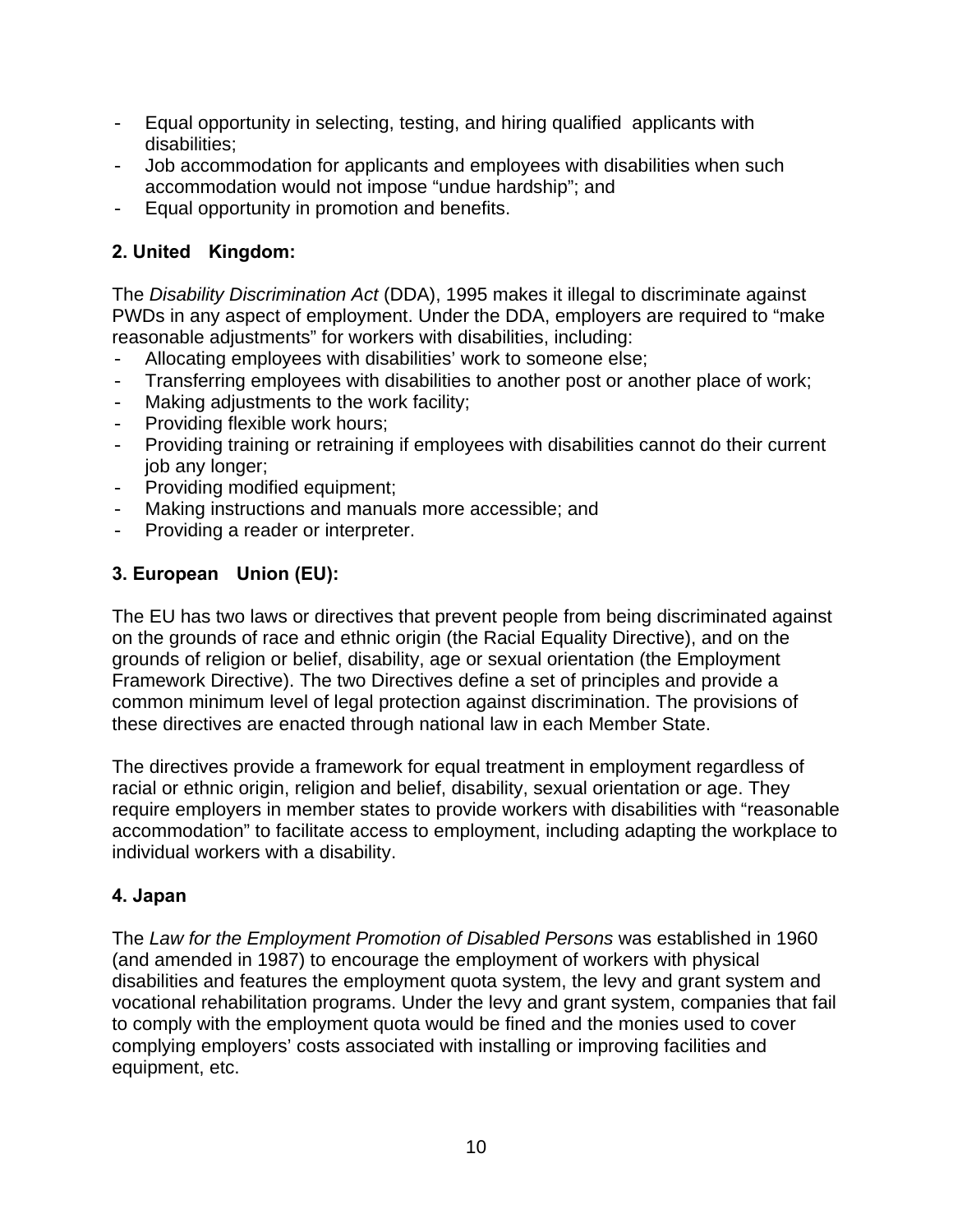# **5. Australia**

The *Disability Discrimination Act* makes it against the law for an employer to discriminate against someone on the grounds of disability. Employers must offer equal employment opportunities to everyone. This means that if a PWD can do the essential activities or "inherent requirements" of a job, they should have just as much chance to do that job as anyone else.

If a PWD is the best person for the job, then the employer must make workplace changes or "workplace adjustments" if that person needs them to perform the essential activities of the job.

## **6. South Africa**

South Africa is the only other country that we have found through this literature review which has enacted an *Employment Equity Act* (EEA). It also has a National Disability Strategy. Their EEA is fairly similar to the one in Canada, although some of the EE groups are different. It also contains requirements related to the elimination of discrimination. In South Africa's EEA, the designated groups are: black people, women and PWDs. "Black people" is a generic term for Africans, Coloureds and Indians.

The purpose of the Act is to achieve equity in the workplace by:

- Promoting equal opportunity and fair treatment in employment through the elimination of unfair discrimination; and
- Implementing affirmative action measures to redress the disadvantages in employment experienced by designated groups, to ensure their equitable representation in all occupational categories and levels in the workforce.

The vision of the Integrated National Disability Strategy proposed by the White Paper is a society for all. This means that there must be an integration of disability issues in all government development strategies, planning and programs. There must be an integrated and coordinated management system for planning, implementation and monitoring in all spheres of government. To complement the process, there must be capacity building and wide public education.

# **III. WHAT THE NUMBERS SHOW**

The literature review corroborates that even though a legal framework for disability and employment has been established in several countries around the world, improvements both in numbers and concrete actions towards integration and mainstreaming of persons with disabilities (PWDs) are very inconsistent and often depend on government priorities in this area and senior management commitment, including the allocation of financial and human resources for implementation. An important issue is that data from different countries, and even from different programs in one country, are difficult to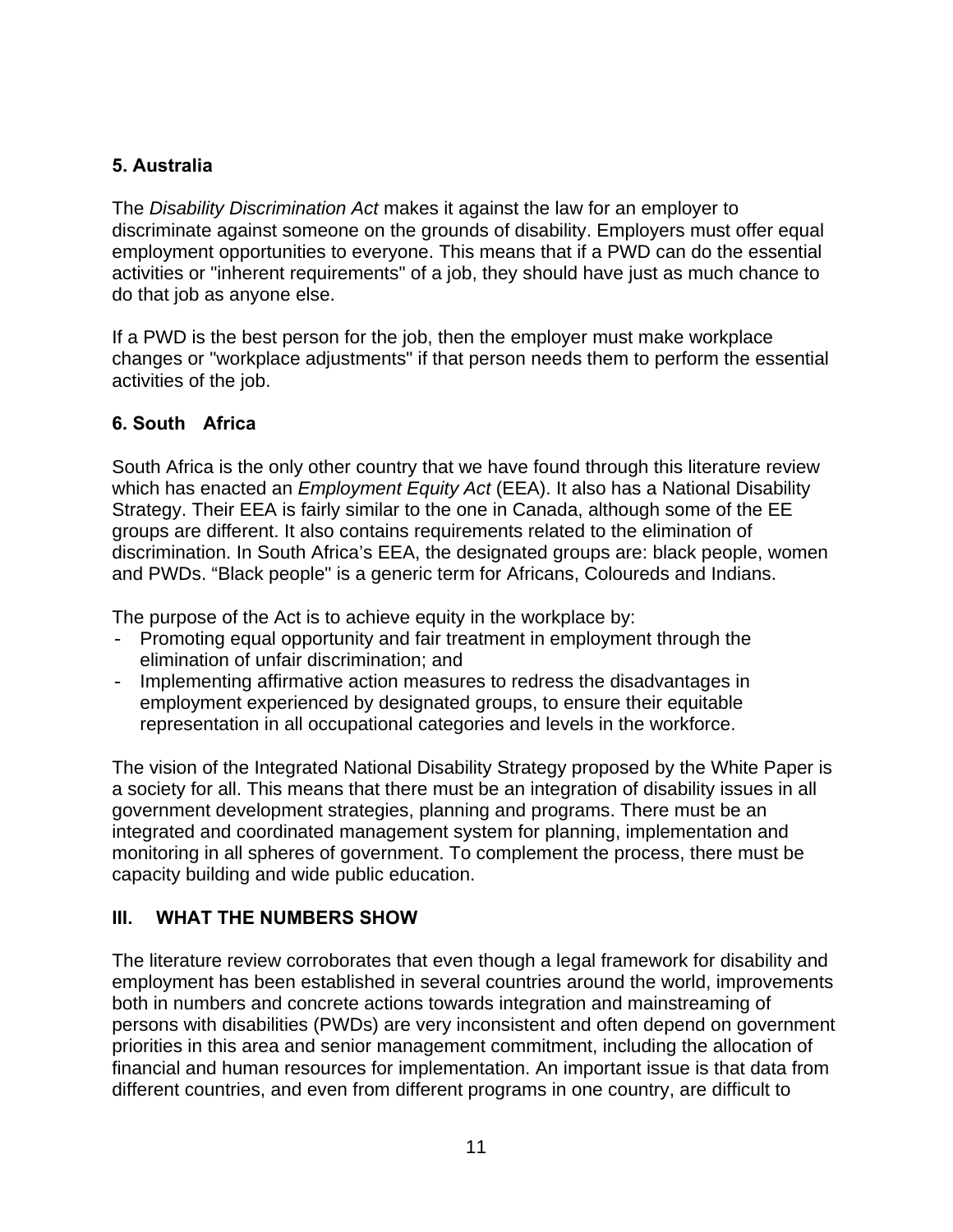compare because the sources for collection of such data are very different and so is the definition of disability.

# **A. Canada**

# **1. Participation and Activity Limitation Survey 2006**

Below are key statistics from the Participation and Activity Limitation Survey (PALS) 2006 related to the employment of PWDs:

- In 2006, 4.4 million Canadians reported having an activity limitation, yielding a disability rate of 14.3%, an increase from the 2001 disability rate of 12.4%;
- The disability rate increases steadily with age with more than half (56.3%) of persons aged 75 and over reporting having an activity limitation;
- The rates of disabilities rose gradually as well within the working age population: 15 to 24 years of age at 4.7%, 25 to 34 at 6.1%, 35 to 44 at 9.6%, and 45 to 54 at 15.1%, with the largest proportion found between 55 and 64 at 22.8%;
- There was a growth in the employment rate of people with activity limitations, from 49.3% in 2001 to 53.5% in 2006, narrowing the gap to the population without activity limitations with an employment rate of 75.1% in 2006; and
- Employment among people with activity limitations increased across all age groups between 2001 and 2006.

# **2. Public Service Commission Annual Report**

The Public Service Commission (PSC's) 2009-2010 Annual Report indicates that for PWDs, in 2009-2010, both the percentage of applicants (3.0%) and the percentage of appointments to the public service (3.1%) were below their workforce availability (WFA) of 4.0%. The same trend occurred in the three previous years.

# **3. Treasury Board of Canada Secretariat Annual Report to Parliament**

The Treasury Board of Canada Secretariat Annual Report to Parliament on 2008-2009 on Employment Equity in the Public Service of Canada indicates that over the past 10 years, the representation of PWDs in the core public administration has consistently exceeded their workforce availability (WFA) estimates. However, employees with disabilities tend to be older than other employees and therefore closer to retirement than the rest of the employee population. The separation rate of PWDs has been double that of their hiring rate for several years. This could have implications for the future representation rate of this group within the core public administration.

The representation of PWDs in the public service has increased during the past ten years, from 2.3% in 2001-2002, to 5.6% in 2002-2003, to 5.9% in 2008-2009, which is above their WFA of 4.0%.

As indicated above, employees with disabilities tend to be older than other employees. For example, in 2008-2009, only 9.1% of PWDs were younger than 35 years of age,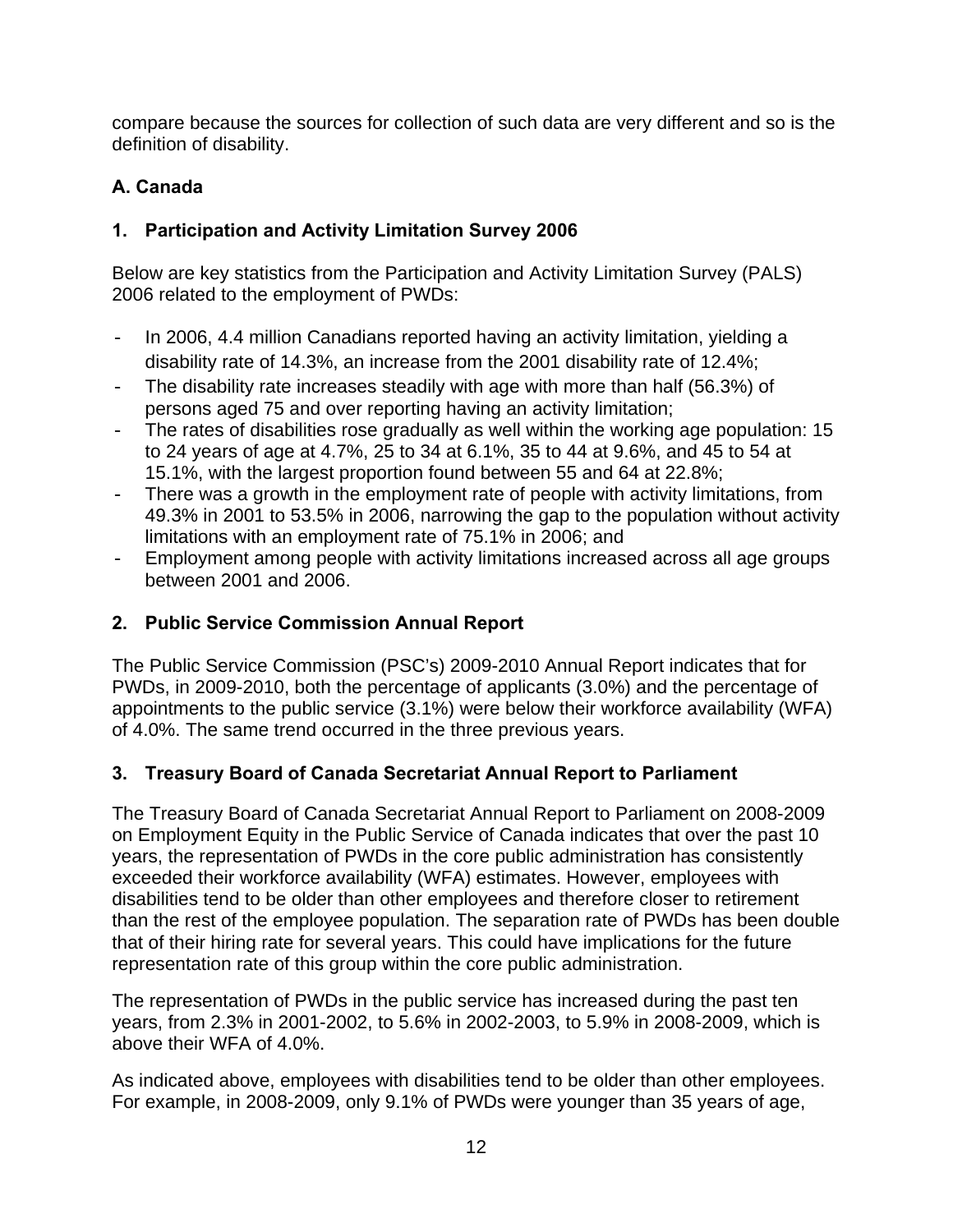compared to 22.6% of all employees and 51% of PWDs were over 50 years of age, compared to 33.7% of all employees.

The hiring rate of PWDs to the core public administration has not kept pace with their WFA in the past 10 years, which was 3.6% before 2006 and 4.0% following the 2006 PALS. The hiring rate of PWDs was 2.8% in 2001-2002, 3.1% in 2002-2003, 3.5% in 2004-2005 and regressed significantly to 2.8% in 2005-2006, a drop of 0.7% from the previous year. New hires reached a low point in 2007-2008 at 2.5% and increased slightly to 2.6% in 2008-2009.

The separation rate for PWDs has consistently been double their hiring rate for several years. It has been at 7.0% between 2005 and 2007, decreasing to 6.7% in 2007-2008, but reaching 7.7% in 2008-2009.

#### **4. Public Service Employee Survey 2008**

The Public Service Employee Survey (PSES) is an internal public service survey to assess employees' perceptions of their work environment. We have analyzed the results of the 2008 PSES for employment equity (EE) groups, as they relate to the appointment process. Below are the salient points from the analysis.

It is worth noting that PWDs were the most dissatisfied EE group, compared to Aboriginal peoples and members of visible minority groups, when answering questions linked to merit, fairness and access. For instance, only 44% of PWDs agreed that in their work unit, the process of selecting a person for a position was done fairly. Also, only 28% of PWDs agreed that when they were a candidate in competitions during the last three years, the competitions were run in a fair manner. In addition, 28% of PWDs did not believe that they had the opportunity to demonstrate their capacities for the position when they were a candidate in competitions during the past three years, compared to 19% public service-wide.

Discrimination and harassment are of significant concerns for PWDs: 41% of PWDs reported that they had been discriminated against at least once by their co-workers (57%) and by individuals with authority over them (85%). As well, 77% of PWDs indicated that they had experienced discrimination on the grounds of mental or physical disability, which is 16% higher than in 2005 (61%).

Forty-nine percent of PWDs said they have been the victim of harassment on the job, compared to 28% public service-wide. Sixty-seven percent of PWDs who reported having experienced harassment on the job indicated that their co-workers were the ones responsible, while 34% experienced harassment from individuals with authority over them.

Also, when looking at skills and careers, PWDs seem to be particularly affected. PWDs indicated that their career progression had been significantly or extremely affected by:

- The lack of access to language training in their second official language (17%);
- The lack of access to developmental assignments (34%);
- The lack of information about job opportunities (21%); and
- Discrimination (47%).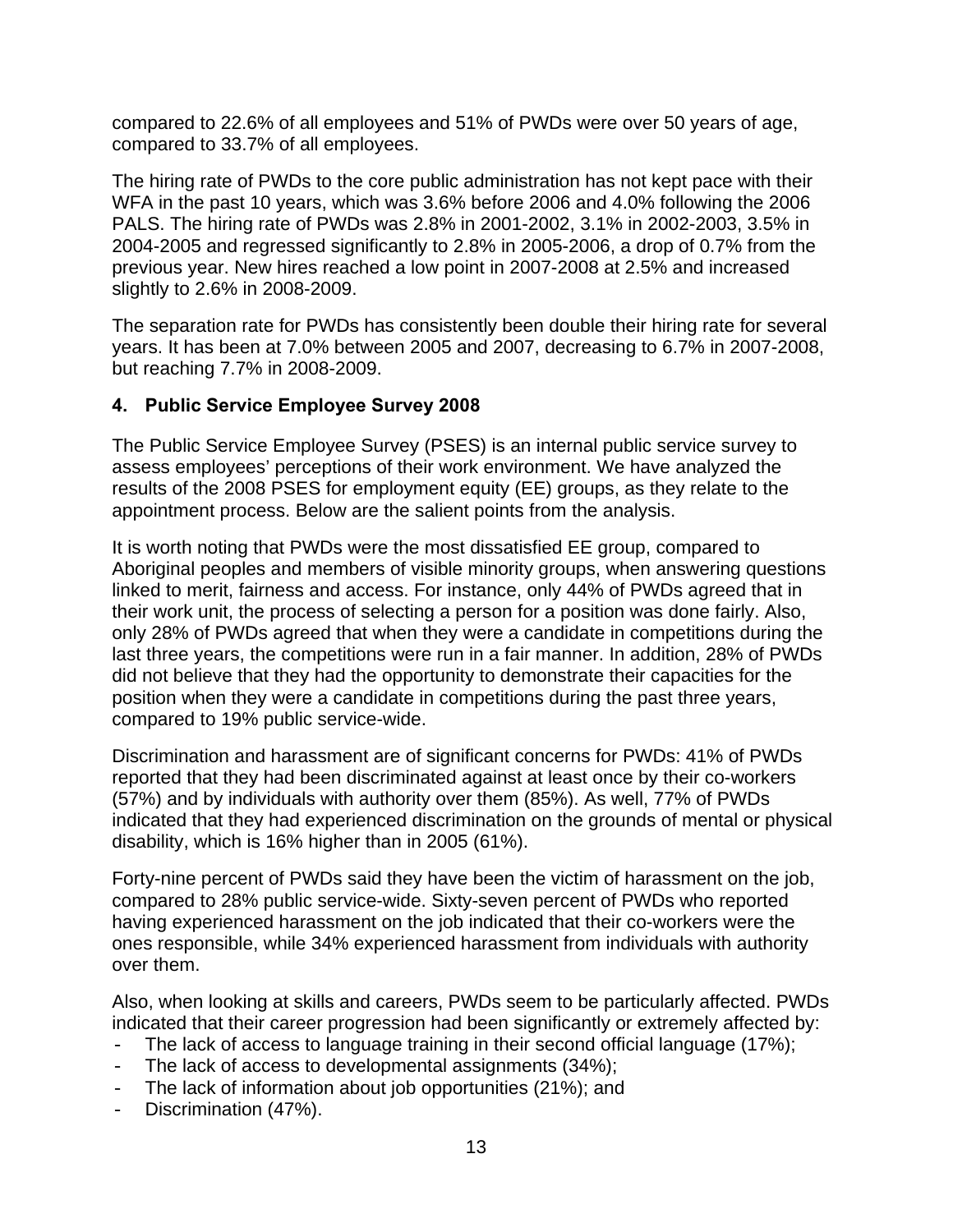Only 75% of PWDs indicated they have the materials and equipment they needed to do their jobs and only 55% of PWDs reported being provided with the accessibility tools and media resources that are critical to their job performance.

## **B. United States**

Other countries are also facing low employment rates for PWDs, including the United States (US). A publication from the US Census Bureau, *Disability Status 2000: Census 2000 Brief* (March 2003) reports the following statistics about the employment of people with disabilities:

- The total number of PWDs aged 16 to 64 is 33 153 211;
- Of those, the total number employed is 18 525 862 (55.8%); and
- Of the 18.6 million PWDs employed aged 16 to 64, 60.1% of men with disabilities are employed, and 51.4% of women with disabilities are employed.

Employment of PWDs with the US federal government is also a challenge, with the separation rate for this group being twice their recruitment rate, as stated in *Federal Employment of People with Disabilities***,** National Council on Disability, March 2009.

# **IV. DEFINITION OF DISABILITY**

## **A. Situation in Canada**

One of the overarching issues which impacts on the development, implementation and interaction in most legislation, policies and programs for persons with disabilities (PWDs) is the inconsistent and varying definitions of disability. The various perspectives have an effect not only on how disability is defined, but also on program design and how decisions are made regarding program eligibility. For example, in Canada, the definition for PWDs used for the Census and Participation and Activity Limitation Survey (PALS) is different from that used in the *Employment Equity Act* (EEA). However, data derived from the former is used in the latter, which could skew the results.

The Census and PALS use the World Health Organization's (WHO) International Classification of Functioning, Disability and Health (ICF) framework. The ICF is a classification of health and health-related domains. These domains are classified from body, individual and societal perspectives by means of two lists: a list of body functions and structure and a list of domains of activity and participation. Since an individual's functioning and disability occurs in a context, the ICF also includes a list of environmental factors.

An explanation of how Statistics Canada implemented the WHO definitions in the Census and PALS is provided below:

"When planning began in 1997 for the 2001 post-censal disability survey, it was decided to adopt a draft version of the ICF as its underlying framework. The draft ICF contained a description of what was and what was not considered a disability or activity limitation, while simultaneously acknowledging the effects of the environment on impairment.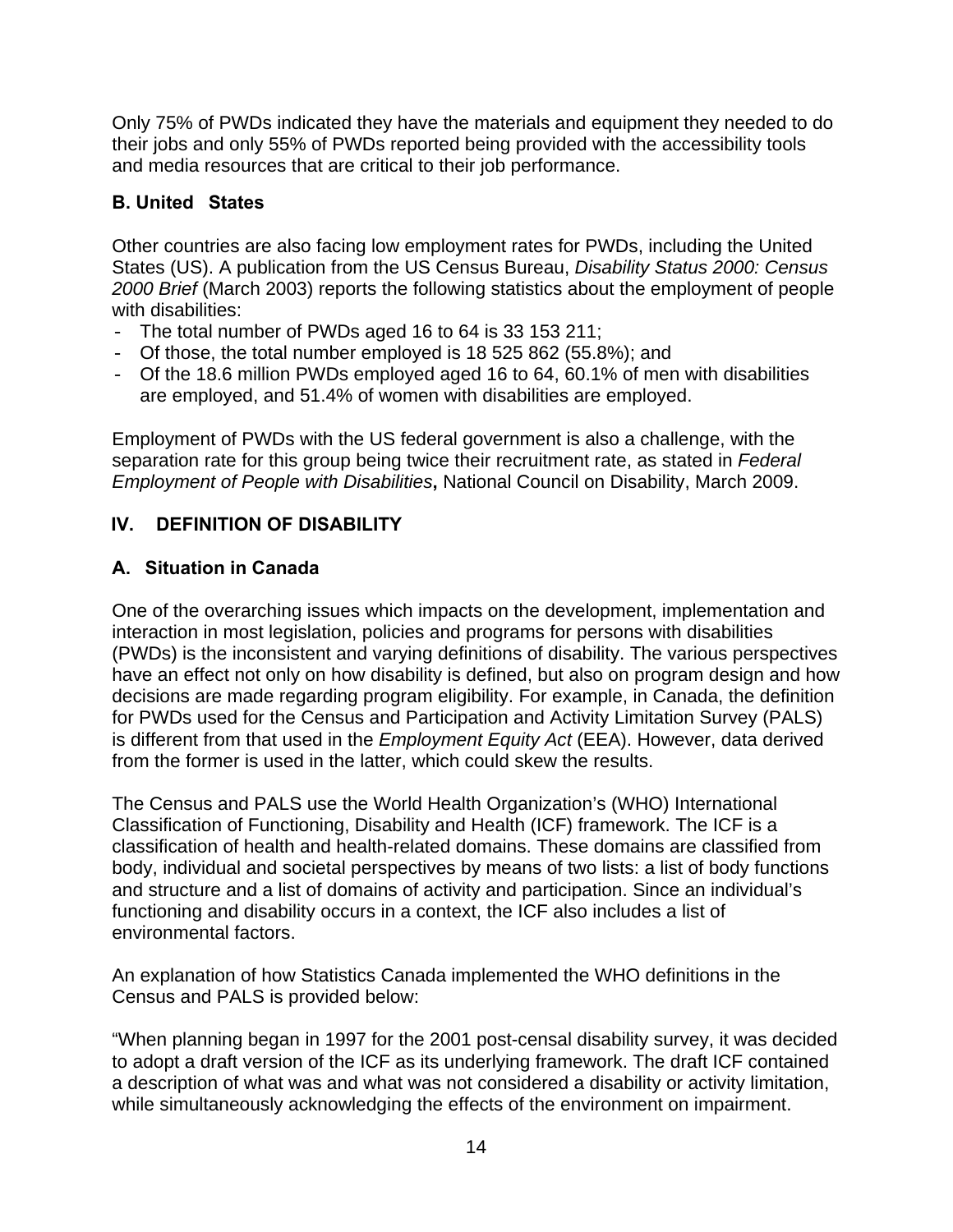The EEA definition of PWDs is: "persons who have a long term or recurring physical, mental, sensory, psychiatric or learning impairment and who:

- (a) Consider themselves to be disadvantaged in employment by reason of that impairment; or
- (b) Believe that an employer or potential employer is likely to consider them to be disadvantaged in employment by reason of that impairment, and includes persons whose functional limitations owing to their impairment have been accommodated in their current job or workplace."

The document entitled: "*Defining Disability: a Complex Issue*" 1 from Human Resources and Skills Development Canada provides a review of, and framework for, understanding disability definitions in key Government of Canada initiatives. The paper concludes that a single harmonized definition of disability across the Government of Canada may not be desirable or achievable and that the scope of solutions to address the broader issues identified go beyond definitions.

# **B. Situation in Europe**

A project funded by the European Commission, Directorate-General for Employment and Social Affairs published a report entitled: "*Definitions of Disability in Europe: a* comparative analysis**"***<sup>2</sup>* provides an overview of the definitions of disability found in the social policies and anti-discrimination laws of member states of the European Union and Norway.

*"Defining Disability"* <sup>3</sup> explains how disability is defined in the UK *Disability Discrimination Act*, including a focus on the meaning of the medical and social models when defining disability.

# **V. PAST FEDERAL INITIATIVES IN CANADA**

A number of initiatives have been conducted in Canada, at the federal, provincial and territorial levels over the past 30 years which have made a positive and valuable contribution to our understanding of disability-related issues and to the implementation of disability programs. Below are some of the major highlights.

# **A. Obstacles Report**

 $\overline{\phantom{a}}$ 

The International Year of Disabled Persons, 1981. is often cited as the landmark date for tracing the history of disability studies in Canada. $4$  In respect of the International

<sup>2</sup> "*Definitions of Disability in Europe: a comparative analysis***"** 

<sup>1</sup> "*Defining Disability: a Complex Issue*", Office for Disability Issues (ODI), Human Resources and Skills Development Canada (HRSDC), www.hrsdc.gc.ca/eng/disability\_issues/index.shtml

http://www.bbk.ac.uk/polsoc/research/projects/definitions-disability-europe <sup>3</sup> *"Defining Disability"* www.pcs.org.uk/en/equality/disability\_equality\_toolkit/defining\_disability.cfm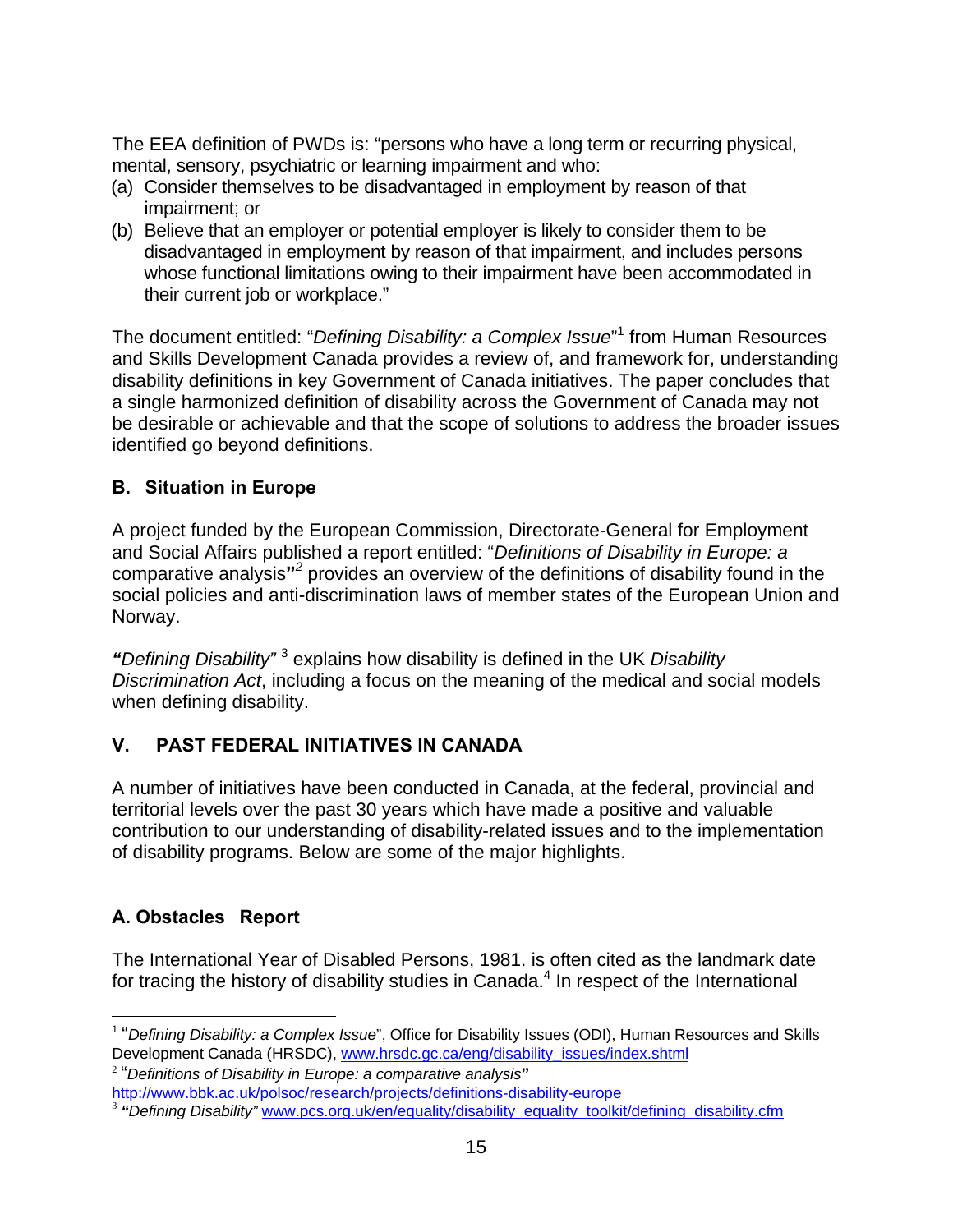Year, the Government of Canada appointed an all-party Special Committee on the Disabled and the Handicapped to undertake a comprehensive review of federal legislation pertaining to persons with disabilities (PWDs). The Committee produced the *Obstacles Report* that put forward 130 recommendations on all aspects of public policy including human rights, income security, assistive devices, transportation and communications. The major accomplishment of the Committee was to ensure the inclusion of persons with physical and mental disabilities in the equality rights section of the Charter of Rights and Freedoms. The work of the Committee also sparked attitudinal change that set a new climate and framework for ensuring that persons with disabilities are treated as full citizens rather than passive recipients of services.

# **B. Access Program for Handicapped People (1983-1987)**

The report "*Time to Work - A Review of the Intervention Fund's Integration of Youth with Disabilities and Rapid Access Programs*" by David Gélinas, March 30, 2001 includes an overview of past employment programs in the federal public service, noting three main reasons why relatively high placement rates were achieved via such recruitment, referral and internship programs. These include: executive leadership and political will, financial and human resources, marketing programs and placement of PWDs by professionals dedicated to this task.

In April 1978, the House of Commons reviewed the first major report on the employment of disabled persons by Canada's largest employer, the Government of Canada. The report provided ample evidence that attitudinal, physical and systemic barriers prevented Canadians with disabilities from "fully participating" in the Public Service of Canada. Organizational estimates indicated that probably less than 1% of the entire federal workforce was made up of disabled workers, primarily confined to clerical or support positions.

By 1981, the Government of Canada had developed a national recruitment, referral and appointment program for disabled job seekers. While deemed successful for about 600 persons in that year, it became quite clear that in order to employ the right person, in the right job, and to do so in greater numbers, the Government should provide internships or train PWDs on the job.

As a result, Cabinet approved an "Access Program for Handicapped People" in 1983 that provided six months on-the-job training, leading toward continued term or indeterminate employment in most cases. It cost approximately \$15M in financial and human resources over five years. From October 1981 to March 1986, disabled Canadians were successfully appointed to 2 600 positions through special recruitment and referral programs which included 400 appointments through the on-the-job training initiative (1983-1986).

l 4 From "*In Unison: a Canadian Approach to Disability Issues"*, *Appendix: D, Previous Initiatives*" www.socialunion.gc.ca/pwd/unison/appendixd\_e.html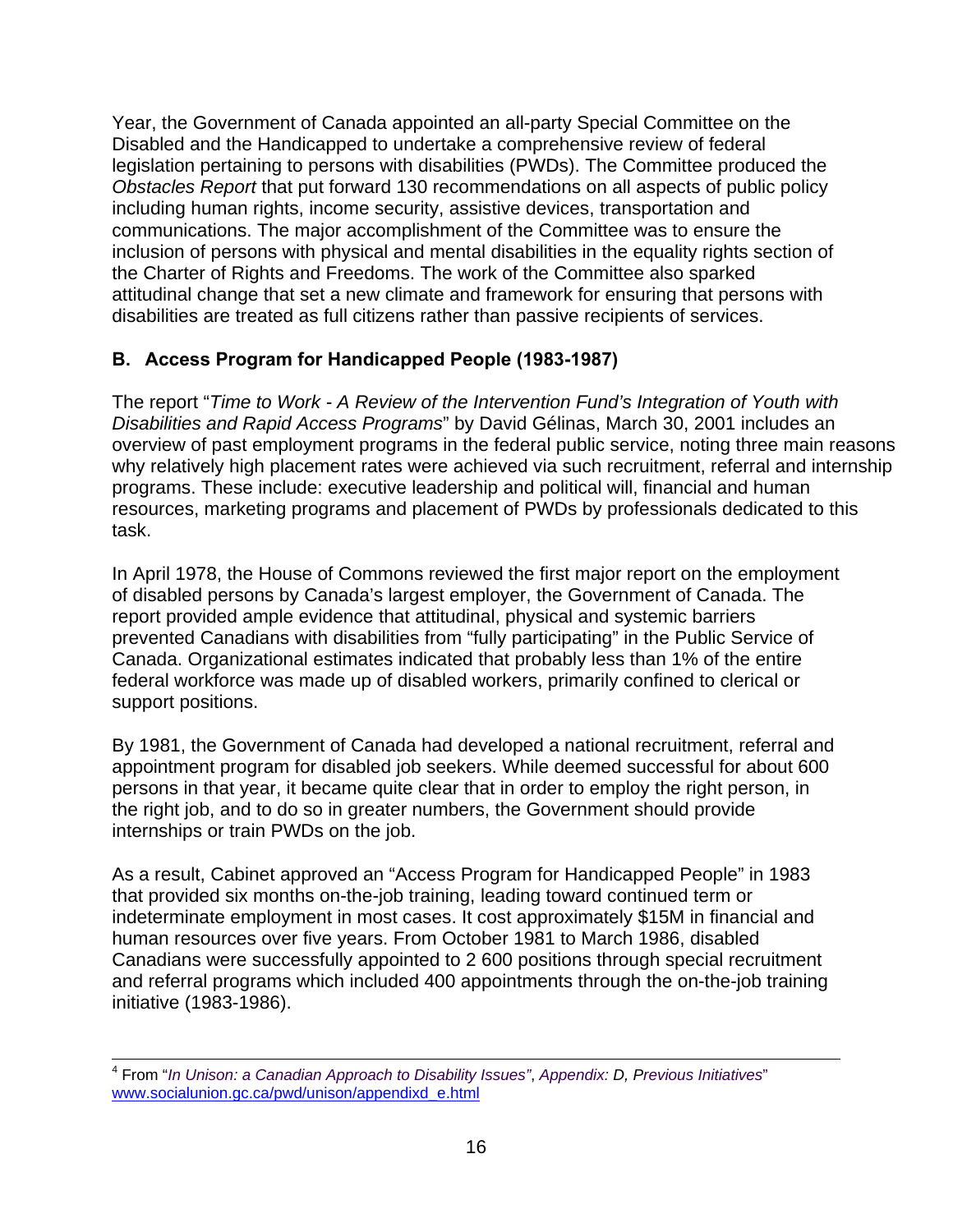## **C. Integration of Youth with Disabilities and Rapid Access Programs**

In 2000, the Treasury Board of Canada Secretariat and the Public Service Commission launched two projects, funded by the Employment Equity Positive Measures Program (EEPMP) Intervention Fund: the Integration of Youth with Disabilities Project and the Rapid Access Program,to increase the visibility and representation of workers with disabilities in the public service.

The **Integration of Youth with Disabilities** project secured initial interest from nine departments and agencies to appoint a pre-set number of young workers to specific positions for, in most cases, a one year minimum period of time. Five organizations ultimately agreed, in writing, to participate in the project, with 16 positions to be filled.

**Rapid Access** sought early intervention from proactive managers and human resources personnel in order to market likely candidates prior to selection board activities.

These two programs ended when the EEPMP ended in 2002. In the Rapid Access final report (2001-2002), the project leader concurred with David Gélinas that this approach can yield actual results, but that extraordinary measures are needed to market PWDs, because systemic and attitudinal barriers and stereotypes still exist. The marketing of candidates with disabilities requires an old fashioned approach of working with them on an individual as well as on a group basis, dedicated financial project resources and needs to be integrated into overall EE recruitment strategies. This includes integrating the duty to accommodate in all phases of the appointment process.

## **VI. RECRUIT MENT BARRIERS**

Studies, surveys, focus groups and other means have been used to identify challenges faced by employers and persons with disabilities (PWDs) in the job market, in Canada and abroad, in both the private and public sectors. There are several barriers and issues that have been consistently brought up through the years such as myths and stereotypes and there are some new obstacles that have emerged recently, such as new communication vehicles and inaccessible Web sites.

Some of the main job search and recruitment barriers faced by both job-seekers and employers were identified in the literature review. The findings from this review indicate that PWDs face similar recruitment challenges in Canada, the US, the UK and Australia.

- Negative attitudes, fears and misperceptions, false assumptions, myths and stereotypes about PWDs held by employers, managers, supervisors and other employees;
- Lack of knowledge by employers about disability issues, duty to accommodate, how to set up a structured recruitment program for PWDs and available resources;
- Inadequate workplace accessibility, accommodation and employment support for PWDs;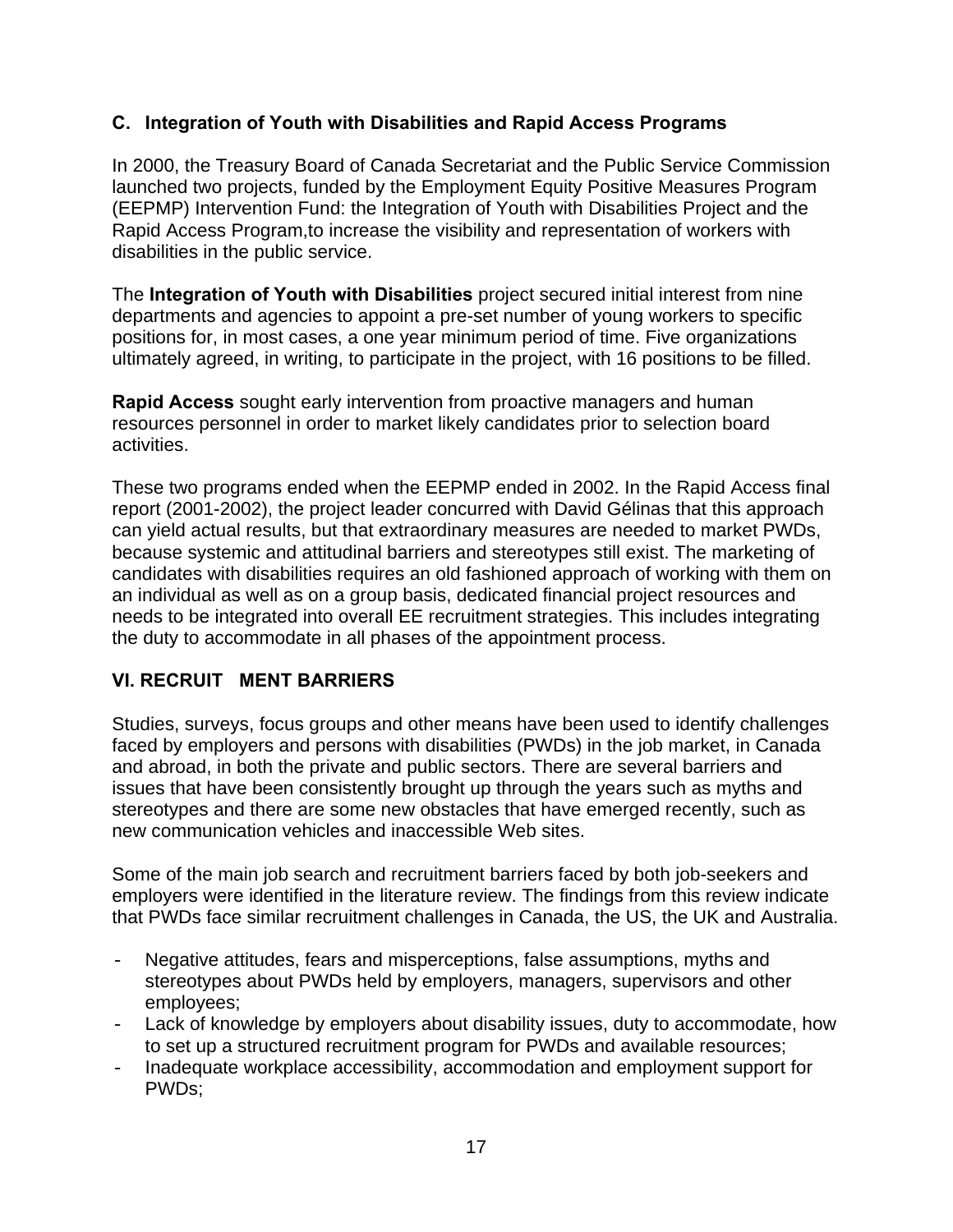- Inaccessible Web sites including tools and applications that are not usable and/or user-friendly for PWDs, as well as PWDs who may not have computer access;
- Inadequate recruitment and outreach strategies and employers not collaborating with non-governmental and other organizations to reach job seekers who have disabilities;
- Employers lack knowledge about how to implement PWDs retention strategies;
- Lack of accountability at all levels of government in setting and attaining goals to hire PWDs;
- Lack of access to workplace training and adequate job skills and work experience for PWDs;
- Lack of access to information, including additional communication hurdles faced by culturally and linguistically diverse PWDs;
- Employers lack the economic resources to successfully recruit and retain PWDs, including provision of accommodation;
- Perception that today's workers must be able to "multitask" and juggle multiple roles and that PWDs will not be able to do so and be productive;
- Lack of coordinated support services for both employers and PWDs;
- Disconnect among agencies serving PWDs on what the real work culture is like, thus the need for better education on both the agency and the employer sides;
- Conflicting priorities priority being placed on other target groups (e.g., Aboriginal peoples, visible minorities);
- Inadequate information and employment tools related to disability-specific barriers;
- The social isolation of employees with disabilities in the workplace and how this significantly affects retention rates;
- Inconsistent service provision PWDs do not always receive a high level of service from particular service providers;
- Unrealistic employer expectations for PWDs;
- Women with disabilities do not have the assistance they need with household tasks, including with child care;
- Inflexible income support programs such as social assistance and disability pensions can act as a trap for both women and men with disabilities;
- Lack of employment support most job seekers did not receive employment support (such as job search information, how to fill out an application, time management and self-advocacy skills);
- Inadequate physical infrastructure (transport, building access, workplace modifications);
- Inadequate coordination between federal agencies and/or programs that were created specifically to meet the employment needs of PWDs;
- Agencies do not understand employer needs;
- Limited pool of applicants with disabilities who meet employers' criteria, and conversely, lack of awareness of applicant sources.

# **VII. STRATEGIES, BEST PRACTICES, TOOLS AND RESOURCES**

Strategies, best practices, tools and resources to effectively recruit persons with disabilities (PWDs) are not much different today than they were in the 1980s for the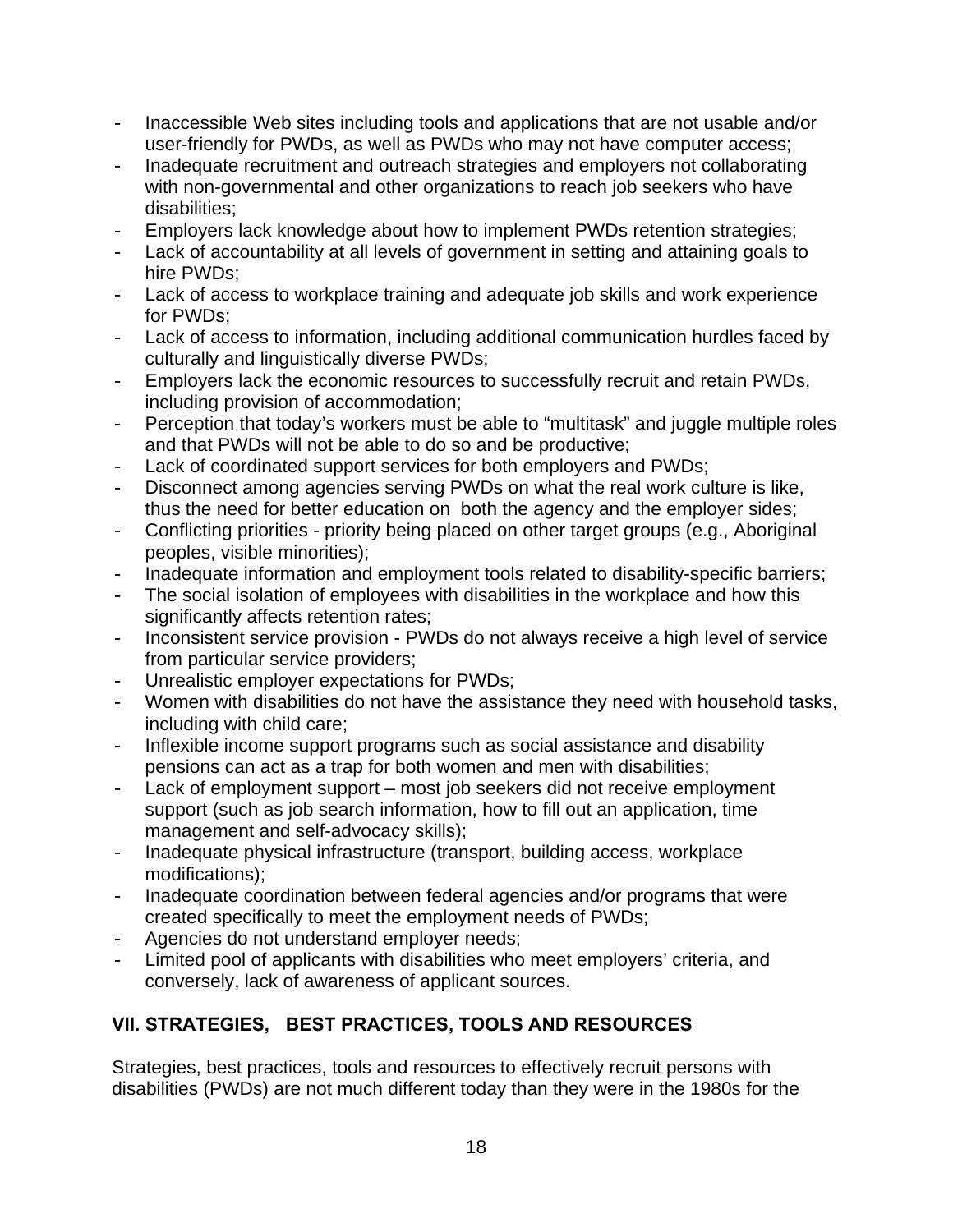Federal Public Service Access Program. There are numerous resources available, but they are not well enough publicized, leading to duplication. Organizations in the private sector, such as financial institutions, seem to be leading in this area, since they had difficulty recruiting PWDs. They found that in the end, the best strategy is to view PWDs recruitment as an investment in the future and a good business practice.

# **A. Key success factors and practical suggestions**

The key success factors in recruiting PWDs identified by this review are:

- Senior management and hiring managers' commitment;
- Training and awareness;
- Availability of human and financial resources invested in recruitment;
- A well designed business case for hiring PWDs;
- A PWDs recruitment strategy integrated in the human resources (HR) and business plans;
- An outreach, marketing and communications strategy focused on PWDs, PWDs non-governmental organizations, university and college student centres for PWDs; and
- The use of inclusive means and tools.

From the literature review, we have compiled the following list of practical suggestions to foster the recruitment of PWDs:

- Connecting with disability organizations is a good way to raise employer awareness;
- Employers may find that working together with other employers or industry groups can provide them with additional expertise and support;
- PWDs organizations need to present a strong cost-benefit rationale and a good business case when they approach businesses;
- Provide one-stop shopping (e.g., a 1-800 service) for information and resources for both employers and potential employees with disabilities;
- Provide disability awareness training, including duty to accommodate, to managers and employees;
- Provide training on Web site accessibility to Information Technology (IT) personnel and other employees who are involved in e-recruitment;
- Provide internships and CO-OP positions to students with disabilities, including summer employment, to enable them to gain valuable work experience. This can also include soft skills, job readiness and pre-employment training and support for PWDs;
- Use flexible arrangements (telework, part-time jobs, job sharing and job carving, etc.) to enable PWDs to have access to more employment opportunities;
- Create an awareness campaign around "abilities" with the goal to educate employers and the general community to the abilities of PWDs, using champions/model employers to encourage other employers to participate;
- Provide recognition/awards to showcase successful and supportive employers; and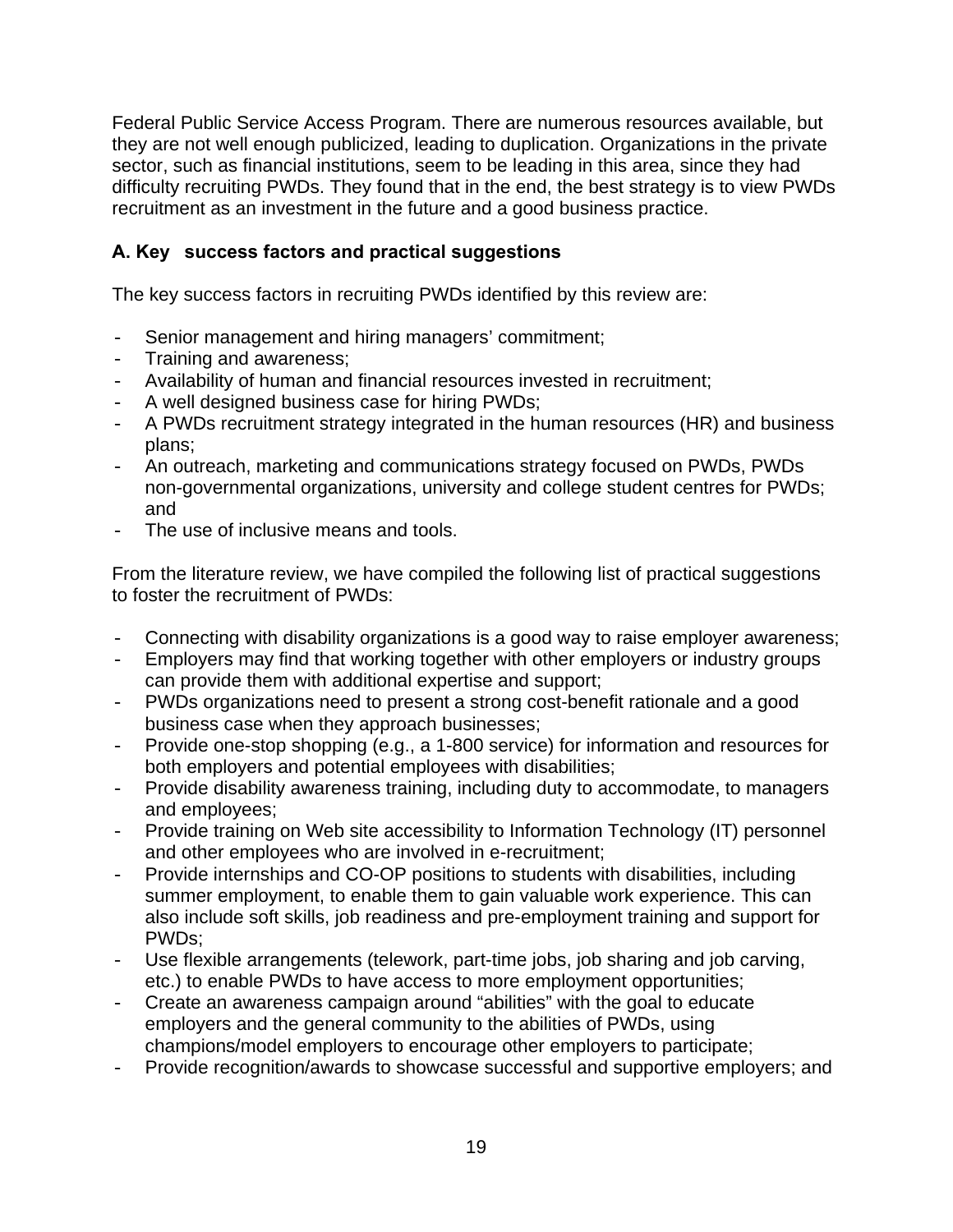Develop practical quides/handbooks for employers to assist with recruitment of PWDs, with lists of resources, contacts in the community, case studies of successful recruitment and retention practices, etc.

# **B. Outreach strategies**

Our literature review indicates that one of the most efficient mechanisms to recruit PWDs is a well-focused outreach strategy aimed at non-governmental organizations, community organizations, student disability centres, etc. Private sector organizations in the financial and communications sectors have found that internship and work experience programs and job fairs focused specifically at PWDs are very useful and successful in finding qualified candidates with disabilities, particularly students and graduates who have disabilities. Some organizations in the federal public service, such as Health Canada, are also focusing more on this recruitment practice.

Some examples of recruitment programs are:

- **Royal Bank of Canada (RBC)**<sup>5</sup>:
	- o **Pursue Your Potential (PYP)** program designed to help employees with disabilities and Aboriginal peoples explore career opportunities and understand the recruitment and selection process;
	- o **Job Search Assistance** provides tools and resources that can help PWDs with their job search, prepare for interviews and keep updated on RBC'S diversity recruitment initiatives;
	- o **Ability Edge Internships with RBC** provides paid 6, 9 or 12 month internships to Canadian university, college and high school graduates with disabilities, through Ability Edge.
- **IBM Lime Connect Canada Scholarship & Internship Program for Students with Disabilities.** This program is intended for third-year Canadian university students (undergraduate and graduate) who are pursuing degrees in computer science, software engineering or other disciplines related to the IT industry.<sup>6</sup>

## **VIII. CONCLUSION**

Documents, Web sites and other resources used in this literature review indicate that persons with disabilities (PWDs) represent a growing pool of talent. There are numerous research studies and reports available on barriers for PWDs. The review also indicates that there are a significant number of awareness-raising documents and practical tools available. Despite this fact, PWDs recruitment and retention remains an issue. This could possibly be due to the facts that, employers, managers, employees and job applicants do not know what resources are available and where they can be found.

<sup>&</sup>lt;u>s</u><br><sup>5</sup> Royal Bank of Canada: www.rbc.com/careers/pwd.html<br><sup>6</sup> Lime Connect Canada Scholarship & Internabin Program

<sup>&</sup>lt;sup>6</sup> Lime Connect Canada Scholarship & Internship Program for Students with Disabilities. http://www.limeconnectcanada.cahttp://www.limeconnectcanada.ca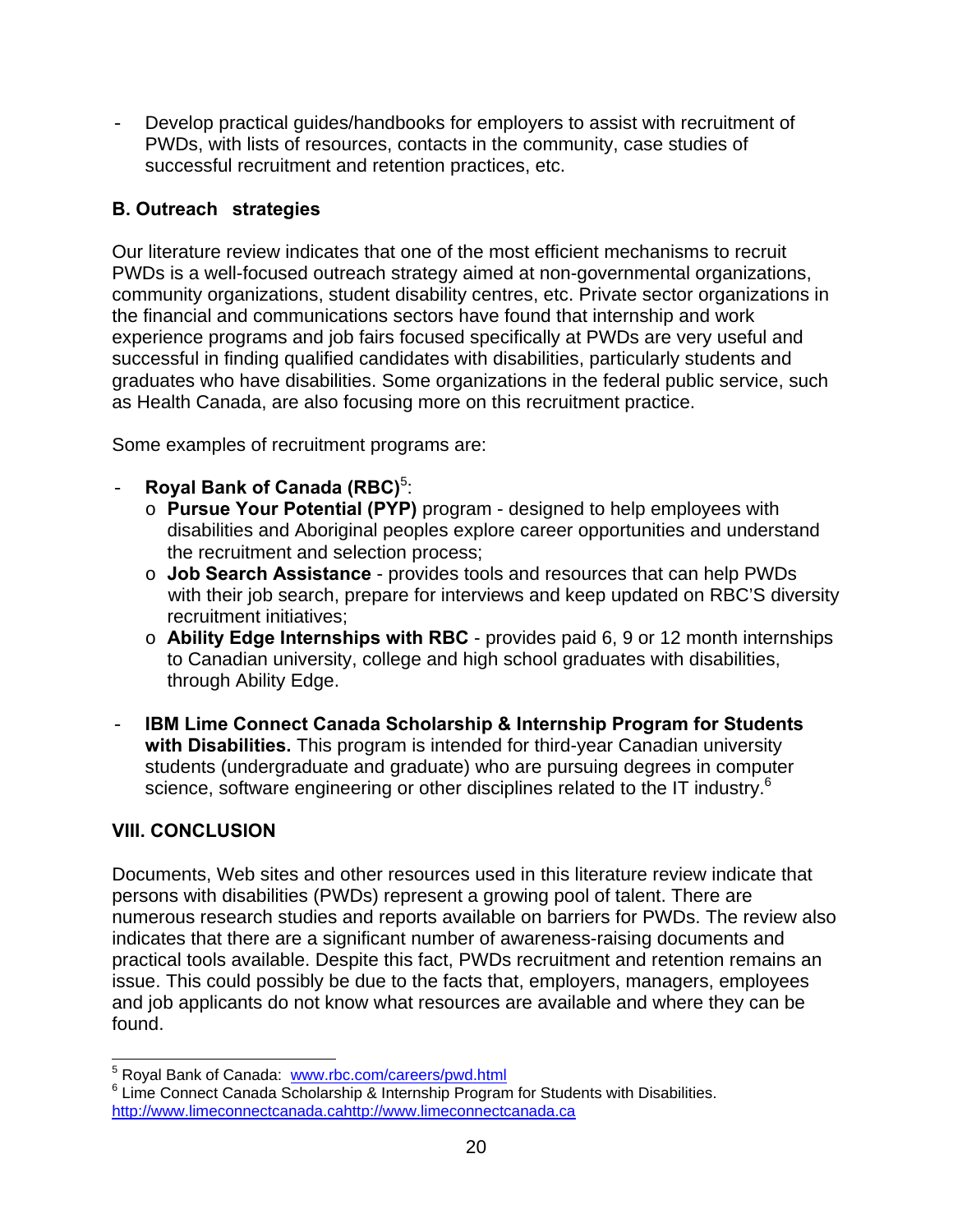Now that the United Nations (UN) Convention on the Rights of PWDs was ratified by Canada in March 2010, implementation of the Convention will be a priority, as a first report to the UN is due two years following ratification. This has triggered a motion by the New Democratic Party for a major disability study into the multiple challenges faced by PWDs, including their participation in the labour market, which was passed in the House of Commons.<sup>7</sup> It will be undertaken by the Human Resources Skills Development Social Development and PWDs Committee of the House of Commons.

A Charter challenge concerning inaccessibility of federal government Web sites for PWDs, including federal job Web sites, was heard in Federal Court in September 2010. A court decision ordering the Government to update its Web sites was rendered in November 2010. The Government has appealed this decision and the Public Service Commission will be monitoring this case.

The key conclusions from this literature review include a need for:

- Attitudinal change and awareness-raising for both managers and employees. This may include resources such as guides, handbooks, etc., as well as improved awareness and duty to accommodate training to assist employers to recruit and retain PWDs, as part of a larger marketing program and awareness-building campaign;
- Development of a strong business case used to promote the employment of PWDs, including that many of the principles and effective practices for recruiting and retaining PWDs are the same as for individuals without disabilities. This make good business sense and reflects good HR or "people" practices;
- More effective recruitment practices for PWDs for employers and managers, including e-recruitment tools that are accessible and usable, better outreach to nongovernment organizations and student organizations, as well as focus on the individual and the abilities of PWDs, not the disability;
- Better information and coordination of services for recruiting and retaining PWDs, including a central information and resource centre with a 1-800 number.
- More information and support for PWDs during the application and assessment processes and better workplace support;
- Access to relevant job skills and workplace-based training for PWDs, such as internships, CO-OP and summer employment positions; and
- PWDs to better understand employer expectations, working conditions and labour market realities and how to succeed in the job market;

# **SELECTED BIBLIOGRAPHY**

# **A. Recent studies on barriers to recruitment of persons with disabilities**

TO Motion by the New Democratic Party for a major disability study into the multiple challenges faced by TO Motion by the New Democratic Party for a major disability study into the multiple challenges faced by PWDs, including their participation in the labour market in the House of Commons. www.ndp.ca/press/new-democrats-secure-major-disabilities-study*.*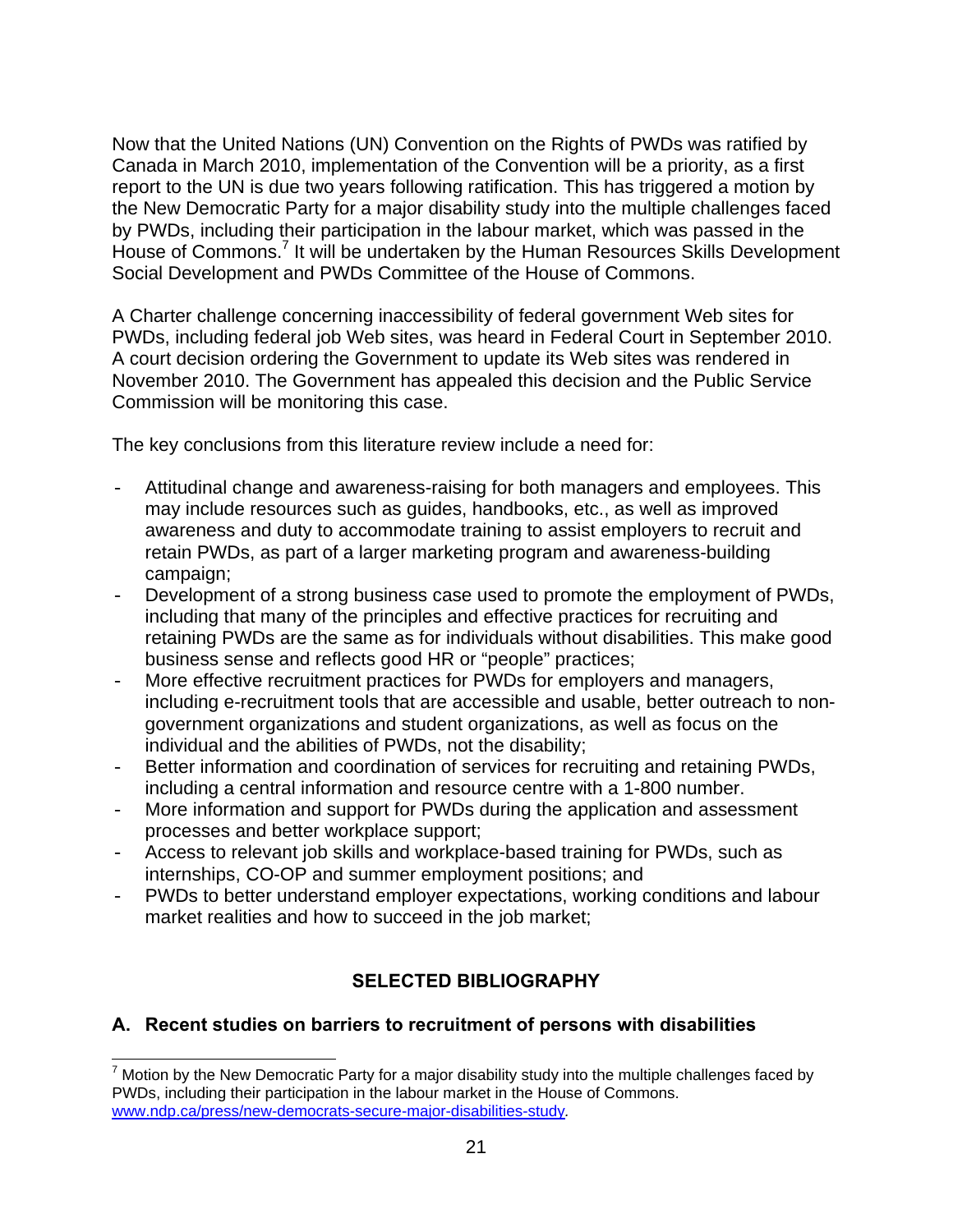*Employment Barriers Facing Persons With Disabilities (PWDs) in Scarborough and East Toronto* - The main purpose of the study was to identify and gain an understanding of the barriers that prevent PWDs from accessing and maintaining employment.

http://www.tdsb.on.ca/wwwdocuments/community/training\_and\_development/docs/GAP Scarb Report2008.pdf

*Bringing Down the Barriers -* The Labour Market and Women with Disabilities in Ontario, May 2000 by Gail Fawcett, Canadian Council on Social Development This document outlines the unique barriers faced by women with disabilities in the labour market. The barriers explored include a greater tendency to live alone or as a lone parent; a surprisingly high degree of financial responsibility; more limited opportunities for stable and high-paying jobs; much more limited opportunities for assistance with household tasks and prevailing social attitudes toward disability and women. http://www.ccsd.ca/pubs/2000/wd/index.htm

*An Unequal Playing Field: Report on the Needs of People who are Blind or Visually Impaired Living in Canada*, November 2, 2005 - The primary objective of the study was to develop a sound knowledge base about the needs of Canadians who are blind or visually impaired. This knowledge base is expected to inform service providers, social policy-makers, and the public about the met and unmet needs of people with vision impairments living in our communities. This report examined the findings in light of the broad areas of access (to supports and services), inclusion (in education, employment and community life) and participation (in civil society and its mechanisms for social advocacy). http://www.cnib.ca/en/about/Publications/research/pages/needsstudy-executive-summary.aspx

*Improving the Participation Rate of People with Targeted Disabilities in the Federal Work Force,* January 2008, *The U.S. Equal Employment Opportunity Commission -* In the findings and recommendations section of this report, the Office of Field Operations addresses some conditions that are deemed to be systemic impediments to the employment of PWDs and incorporates best practices and innovative measures that some agencies have taken to improve their participation rate. http://www.eeoc.gov/federal/reports/pwtd.html

#### **B. Documents containing strategies and best practices in recruitment of persons with disabilities**

The following documents contain tips and strategies to assist in improving the recruitment of PWDs:

*The Road to Inclusion: Integrating People with Disabilities into the Workplace -*  White paper, summary of Deloitte's Dialogue on Diversity roundtables, July 2010.

Deloitte held a series of Dialogue on Diversity roundtables to discuss the role the business community can play in addressing the issues facing PWDs. Each session included representatives from the business community, special interest groups,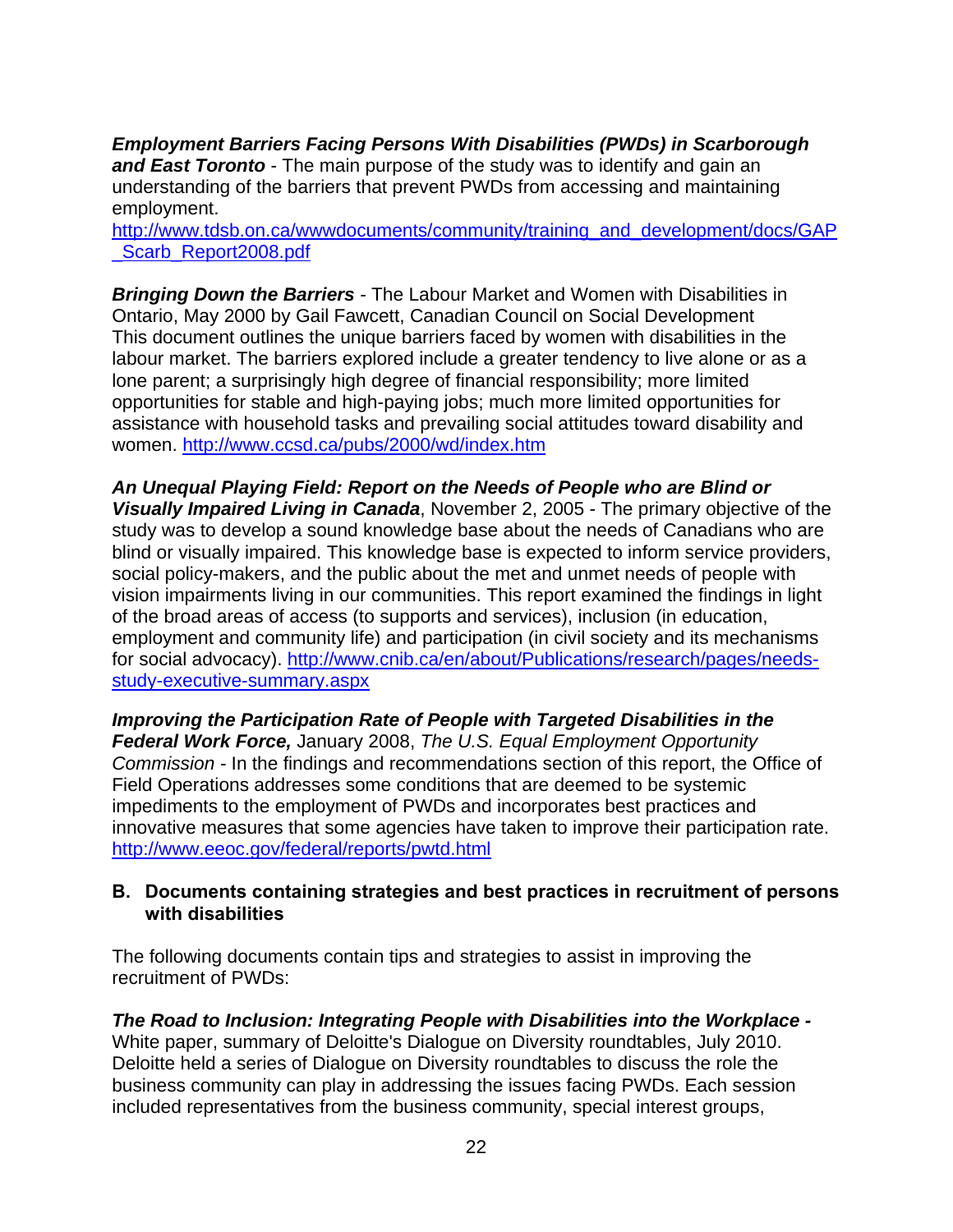government agencies, current and former Paralympics athletes and Deloitte partners and colleagues. This White Paper is the result of these discussions and it provides insights into key recommendations of those involved.

http://www.deloitte.com/view/en\_CA/ca/about-Deloitte/diversity/2e6738cb0ae99210VgnVCM200000bb42f00aRCRD.htm

*Fitting the Work to the Worker: Recruiting, Engaging, and Retaining Employees* 

*with Disabilities* **–** by Megan Manni and Susan Stewart, the Conference Board, August 2010. This year is the 20th anniversary of the *Americans with Disabilities Act*. New employment statistics from the government and a host of programs to facilitate the recruitment of PWDs are great steps forward, but challenges remain, especially considering the return of injured US military members from the current conflicts. www.conference-board.org/publications/publicationdetail.cfm?publicationid=1845

*Tapping the Talents of People with Disabilities - special report by Ruth Wright, the* Conference Board of Canada, April 2001. This resource guide, developed to assist employers in hiring PWDs and integrating them into their workplace, contains practical advice on everything from pre-employment considerations through recruitment and selection, appropriate modifications to accommodation and workforce education. www.conferenceboard.ca/documents.aspx?DID=85

*From Disabilities to Possibilities Employers' Guide - A practical, easy-to-use quide* to hiring and retaining PWDs, aimed at frontline managers at Ontario companies and organizations. A broad spectrum of topics related to employing PWDs is covered in this comprehensive manual, including:

- A business case for hiring people with disabilities;
- Workplace accessibility assessment tools;
- Types of disabilities;
- Workplace barriers;
- Accommodation suitable for a range of disabilities and impairments;
- Inclusive recruitment practices;
- Training of employees with disabilities; and
- Retention of employees with disabilities.

www.linkup.ca/guide/index.html

## *Recruiting and Retaining PWDs in British Columbia - What Every Employer Needs*

*to Know* - This document summarizes the business case for recruiting PWDs and provides resources to assist employers. www.eia.gov.bc.ca/epwd/docs/RecruitRetaining\_PWD.doc *An employer handbook* is also available at: www.eia.gov.bc.ca/epwd/docs/Handbook.pdf

## *Increasing Disability Employment in the Federal Government*

*A Toolkit for Federal Agencies on Implementing Executive Order 13548 -* In July 2010, President Obama marked the 20th Anniversary of the Americans with Disabilities Act by signing Executive Order 13548, which aims to transform the disability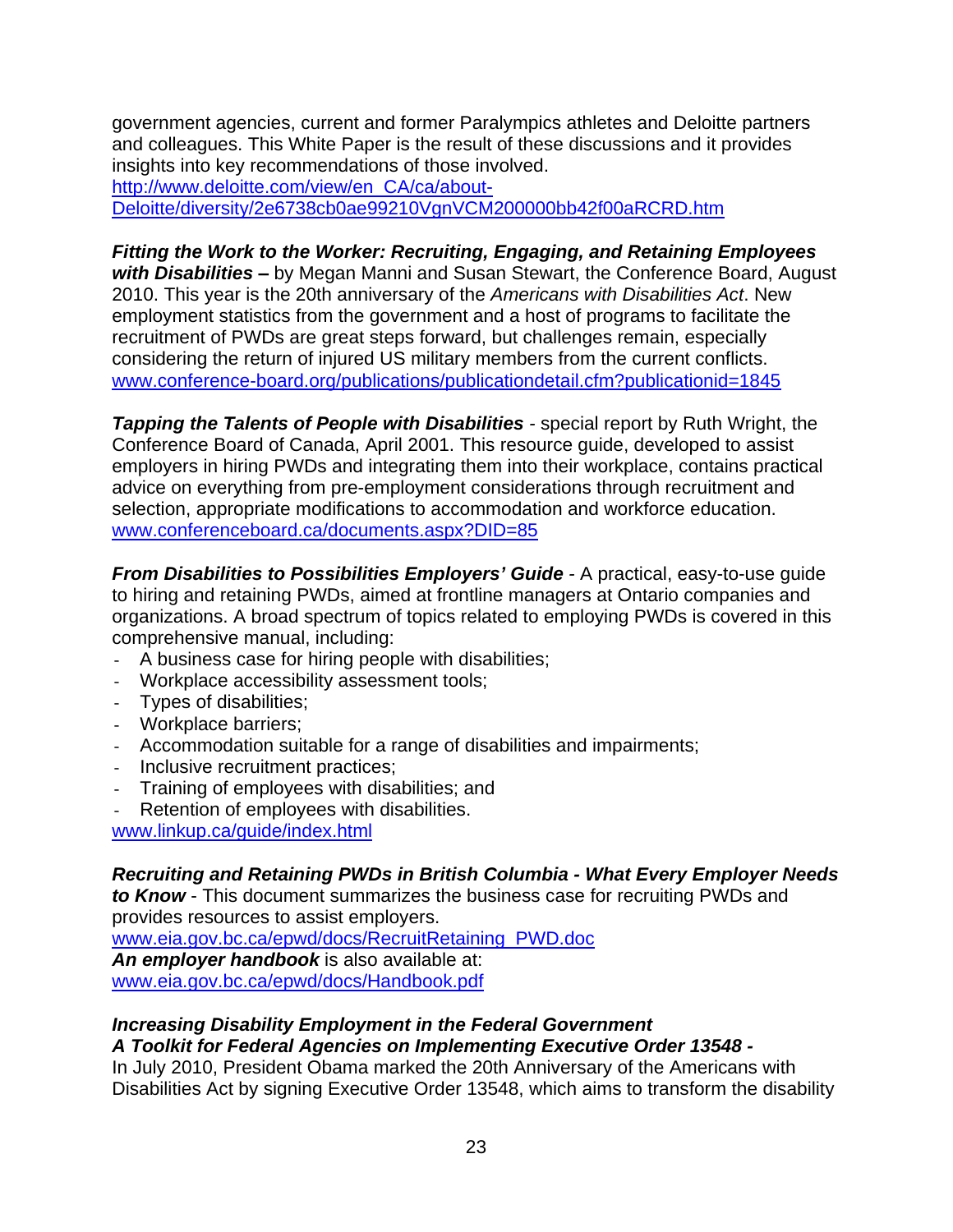employment landscape within the federal government. This directive calls on federal departments and agencies to increase the recruitment, hiring and retention of PWDs in the coming years. The following are ODEP tools that can assist federal agencies in their efforts to increase the employment of PWDs. http://www.dol.gov/odep/federal-hire/

**The Business Case for Hiring People with Disabilities - Hiring PWDs can positively** affect a business's bottom line. Find information to support the business case for hiring PWDs and other resources.

http://www.dol.gov/odep/categories/employer/recruit\_and\_hire/hiring\_case.htm

*Recruiting Young People with Disabilities: A Hiring Strategy With Bottom Line Benefits* - With the advancements in technology, young PWDs can do virtually any job that someone without a disability can perform. Expanding the workplace to include young people with and without disabilities is a positive way to help shape the future workforce. www.dol.gov/odep/pubs/fact/rypwd.htm

The Conference Board report entitled "*Fitting the Work to the Worker – Recruiting, Engaging and Retaining Employees with Disabilities*" previously mentioned in this document showcases companies that have comprehensive PWDs recruitment and retention strategies. Amongst the companies listed is Deloitte. Some of Deloitte's accomplishments are the following:

- Engage in practices that benefit employees with disabilities, including developing strategic alliances with external associations and agencies and providing resources, tools, and accommodation to address disabilities;
- Establish relationships with offices for students with disabilities at many colleges and universities to recruit students with disabilities into the organization's various internship programs;
- Engage in initiatives with federal agencies, nonprofits, and other organizations focused on training and employing veterans with disabilities;
- Sponsor several business resource groups to help foster an inclusive environment by providing fora for professionals with similar interests and/or experiences to meet, share information and collaborate, with a focus on professional development, recruiting and retention, community relationships and professional networking.

www.conference-board.org/publications/publicationdetail.cfm?publicationid=1845

# **C. Canadian internship programs**

The *Ability Edge Program* - Ability Edge is a national internship program for graduates with self-declared disabilities to assist them in gaining career-building work experience. Ability Edge interns have a university degree or college diploma/certificate and are looking to accelerate their professional careers. Ability Edge internships are paid positions that last for 6, 9 or 12 months and are used by employers seeking more diversity in their workforce. www.abilityedge.ca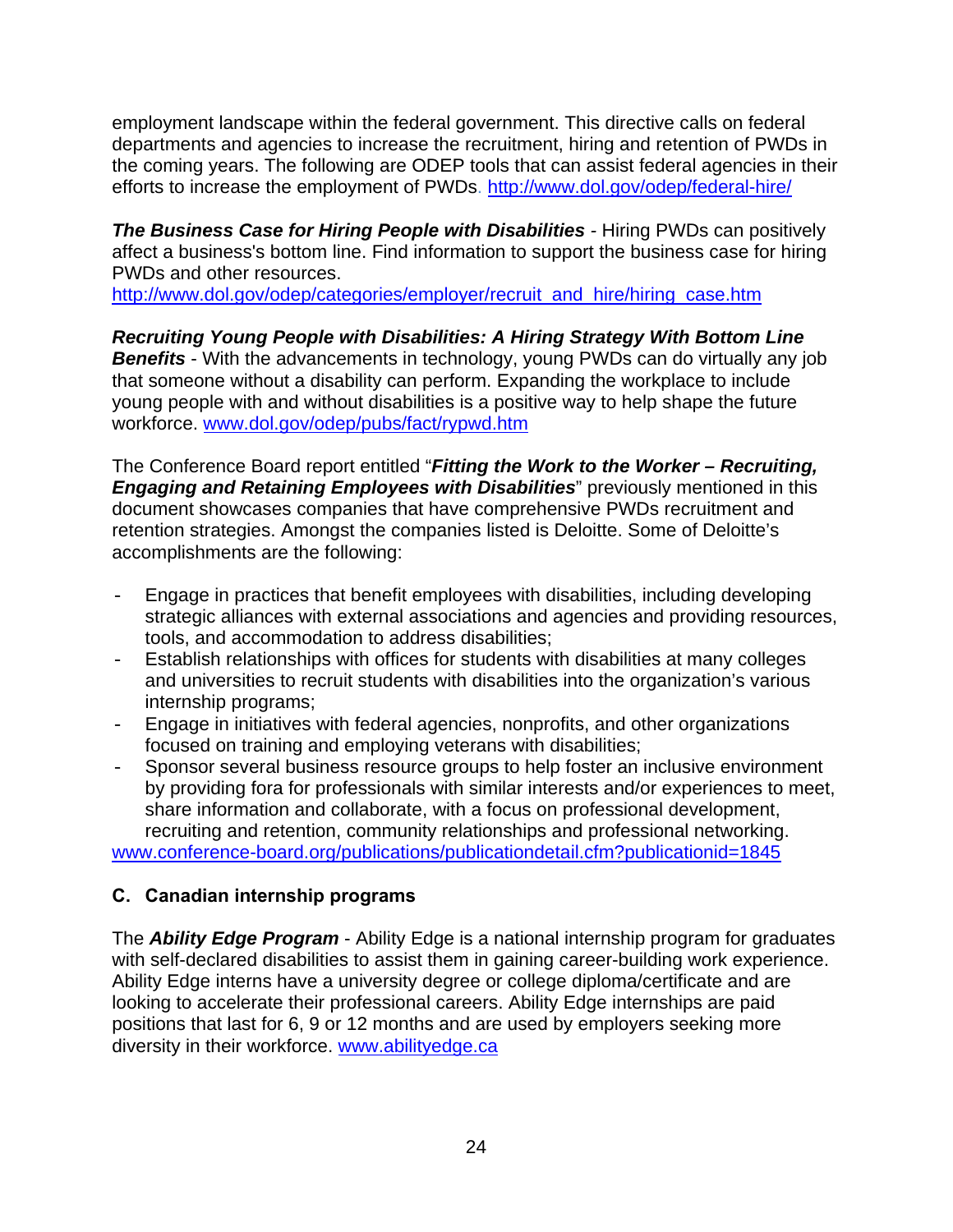**Career Edge Organization**, a national not-for-profit organization, has worked with over 1 000 employers across Canada to provide meaningful work experiences through paid internships to over 9 800 interns since 1996. It provides strategic staffing solutions including on-line access to candidates, payroll administration and HR expertise to help employers recruit, hire and retain quality talent.

Some of the over 1 000 employers who have participated in the internships include: Bell Canada, BMO Financial Group, Canadian Heritage - Ontario Region, Canadian Tire Corporation, City of Toronto, FedEx, GE Canada, General Motors of Canada Ltd., Government of Ontario, RBC Financial Group and Scotiabank.

*Public Administration Internship Program for Persons with Disabilities* - The Public Administration Internship Program for PWDs of the Manitoba Government provides an opportunity to prepare for a career in public service. This two-year-program provides a series of ongoing job placements, training and orientation. www.gov.mb.ca/csc/equity/paippwd.html#content.

*Employment Accessibility Exchange* - This Toronto District School Board Program's mission is to provide unemployed individuals, including PWDs, with an opportunity to improve their job search skills and provide a platform to gain practical, hands-on work experience.

http://www.tdsb.on.ca/\_site/ViewItem.asp?siteid=9995&menuid=14176&pageid=12542.

Under the *Youth Employment Strategy program*, the *Skills Link program* helps youth facing barriers to employment, such as single parents, Aboriginal youth, young PWDs, recent immigrants, youth living in rural and remote areas and high school dropouts, obtain the knowledge and develop the broad range of skills and work experience they need to participate in the job market. www.servicecanada.gc.ca/eng/epb/yi/yep/newprog/skillslink.shtml

Skills Link offers a range of programs and services that can be tailored to meet individual needs and provide more intensive assistance over longer periods of time.

**Health Canada Persons with Disabilities Opportunity Program (PWDOP**). The PWDOP provides self-identified indeterminate PWDs at Health Canada greater career mobility through assignment opportunities. The PWDOP offers participants lateral positions, but is also open to acting provisions and deployment, at the discretion of the host manager. The main purpose of the PWDOP is to enable PWDs employees to acquire the right skills and competencies for career advancement in their preferred field.

## **D. Practical tools and resources**

In this section, you will find tools and resources developed by the federal government, as well as provincial governments and the private sector, to assist in providing barrierfree and inclusive appointment processes and workplace supports for PWDs: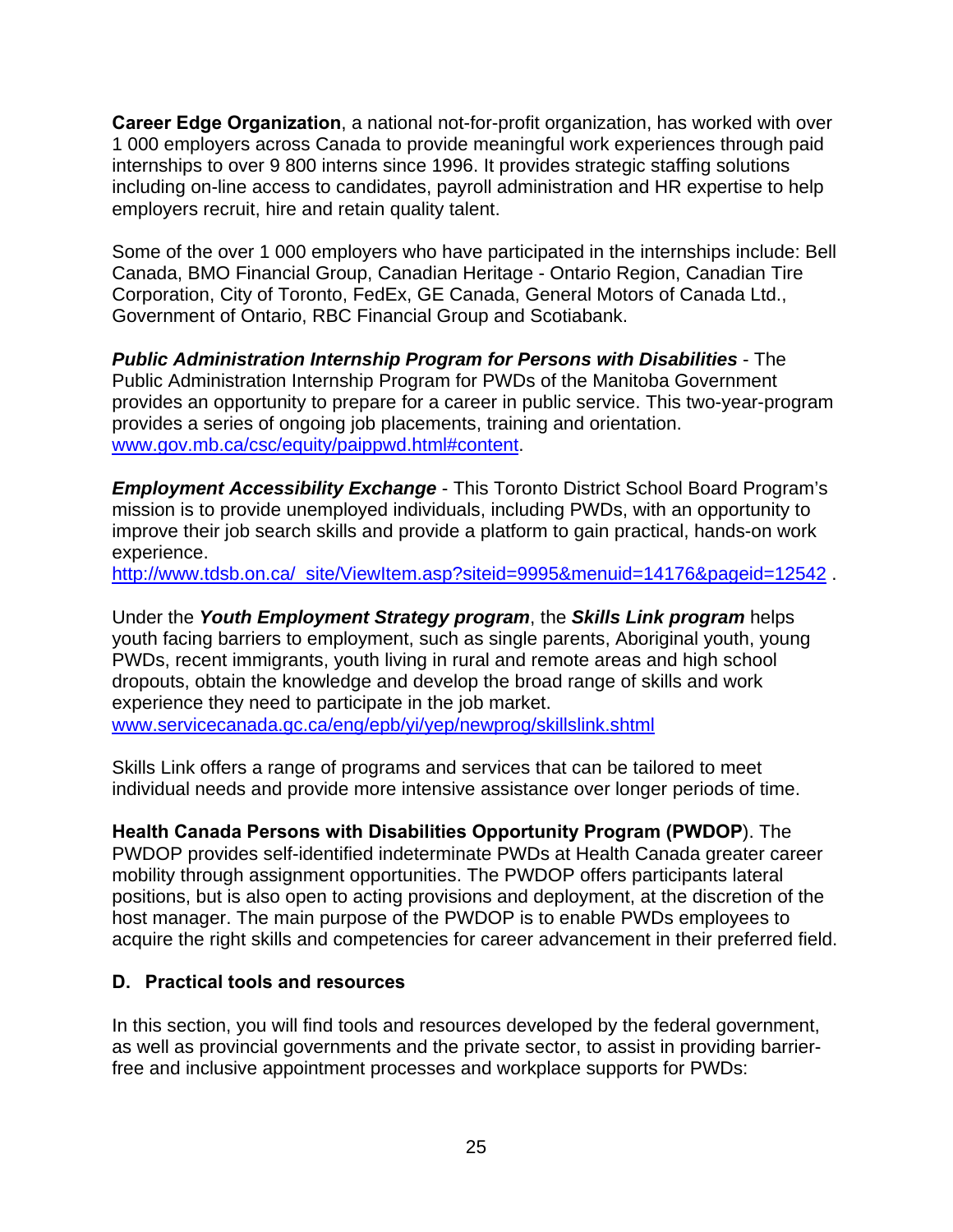*Guide for Assessing Persons with Disabilities - How to Determine and Implement Assessment Accommodation* – Public Service Commission. The purpose of this document is to provide those in charge of determining and implementing accommodation, with practical guidance on decisions about the changes or modifications to assessment tools and procedures that can be made to accommodate the needs of PWDs within an appointment process. www.psc-cfp.gc.ca/plcypltq/guides/assessment-evaluation/apwd-eph/index-eng.htm.

**Accessibility, Accommodation and Adaptive Computer Technology Program**. The Accessibility, Accommodation and Adaptive Computer Technology (AAACT) Program's mandate is to assist in the integration into the workplace of employees with disabilities, injuries and ergonomic requirements who require access to systems, programs, information, computers and computer resources. http://www.ec.gc.ca/aatiaaaact/default.asp?lang=En&n=EDE49A88-1

The AAACT Program provides Environment Canada and other government departments and agencies with a range of services, offered on a cost recovery basis.

**Persons with Disabilities On-line***.* PWD On-line provides integrated access to information, programs and services for PWDs, their families, their caregivers, service providers and all Canadians, through the use of information technology. www.pwdonline.ca

**PWD On-line Employment.** Provides career information, employment trends, career profiles, career centres, job listings and tools to help get a job or start a business. http://www.pwd-online.gc.ca/pwdl.3st@.jsp?lang=eng&cat=4

**The Canadian Council on Rehabilitation and Work** (CCRW). The CCRW is a Canada-wide network of organizations and individuals. Its mission is to promote and support meaningful and equitable employment of persons with disabilities, build partnerships, develop skills, share knowledge and influence attitudes. www.ccrw.org

A comprehensive information source for disability and employment resources, CCRW works with businesses of all sizes in all industries through its Job Accommodation Service (JAS)®, Partners for Workplace Inclusion Program and the eLearning Disability Awareness Series®, and support to individual job seekers through its WORKink® site that provides job search tools, career guidance and resources pertaining to education and employment. www.workink.com

**Job Accommodation Service (JAS).** The JAS® is a Canada-wide industry-leading service for workplace accommodation solutions. This bilingual service offers public and private sector companies of all sizes advice, consultations and assessment services in order to assist them to comply with their legal duty to accommodate. http://www.ccrw.org/main.php?category=programs\_services&id=63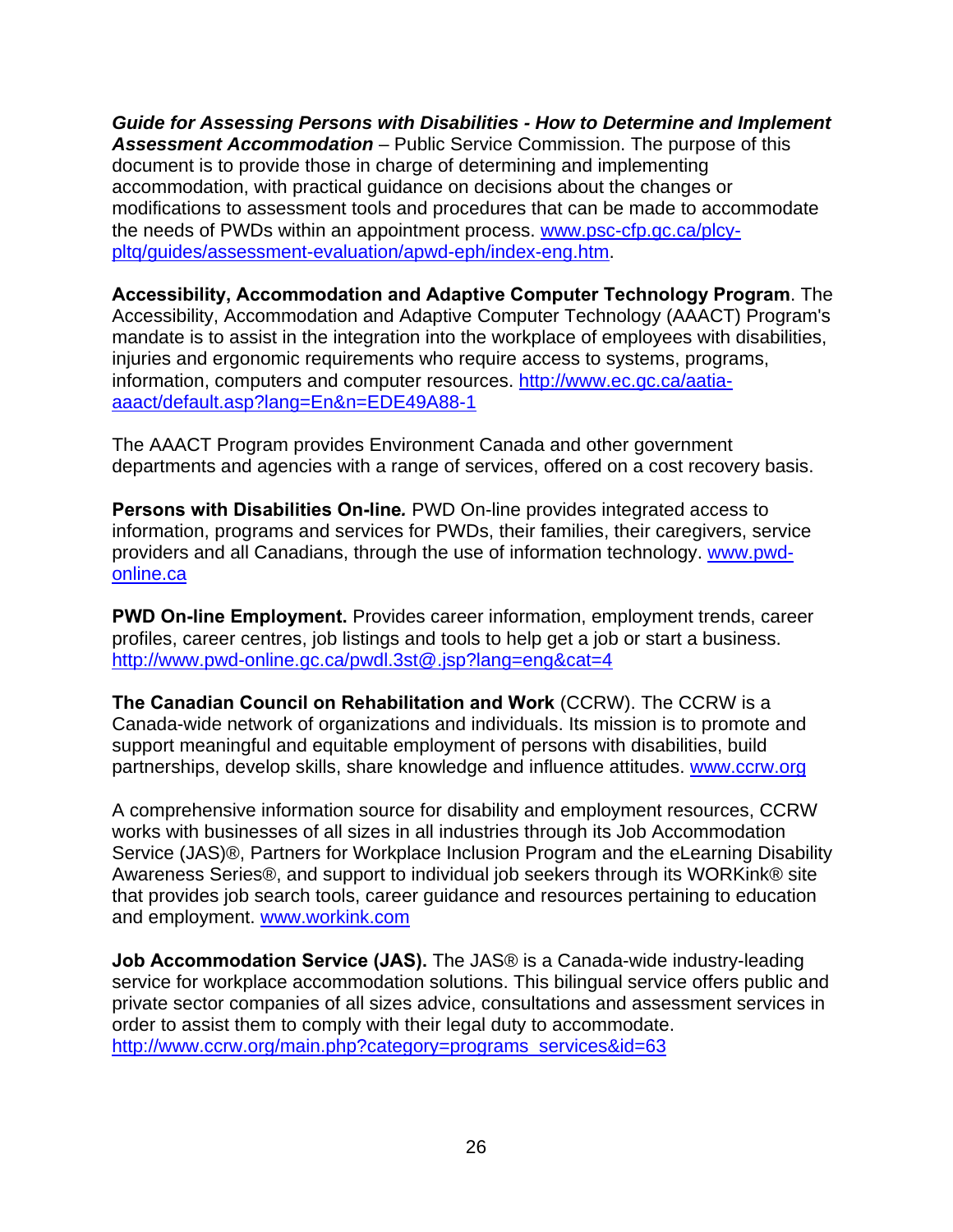**Access Guide Canada.** The mission of Access Guide Canada is to bring the most accurate listings on accessible resources possible, a pool of information from which we may all benefit.

www.abilities.ca/agc/disability\_organization/subject\_index.php?pid=&cid=&subid=96&at ype=disability\_organization

**Thinking Outside the Box -** a Resource Tool for Accommodating Employees with Disabilities. This site is for employers, job-seekers, employees and union representatives looking for information about making workplaces more accessible and inclusive. The site was created in Ontario but the principles apply across Canada. www.totb.ca

**jobs.abilities.ca.** The Canadian Abilities Foundation's Web site is for job seekers to gain exposure to employers who are committed to diverse work places. It is also a place for employers to recruit and hire people with disabilities all across Canada. http://jobs.abilities.ca/

#### **LinkUp Employment Services**

Link Up, a non-profit employment services agency, is committed to providing the highest standard of service to job seekers with disabilities through coordination of the access of persons with disabilities to the full range of available employment programs, services and opportunities in the greater Toronto, Vancouver and Winnipeg communities and development and delivery of programs and services to address gaps and meet consumer needs and demands. *www.linkup.ca*

**WorkAble Solutions.** An initiative to connect BC employers to PWDs by providing valuable employment resources and support. The goal of the initiative is to help employers turn potential challenges into workable solutions and increase the recruitment and retention of PWDs.

The Web site offers employers an exclusive site to post-employment opportunities for PWDs and search through lists of skilled job-seekers with disabilities. Employers and job-seekers with disabilities can also use the site to access resources and connect with community agencies that work with employers and persons with disabilities.

WorkAble Solutions also provides employers and HR professionals with various tools to support recruitment and retention. http://www.workablesolutionsbc.ca/

**Disability Impact on Career/Employment (D.I.C.E).** D.I.C.E. is a self-assessment tool that explores how disability affects career choice and work performance and what accommodation is needed in the workplace. It is available to PWDs of all types to determine, through a process of reflection and self–discovery, the nature of the disability and its physical/psychological effects; their abilities, skills and qualities; types of jobs in which the disability affected their work performance; types of jobs in which their aptitudes and strengths minimized the impact of the disability; their occupational preferences and preferred working style, based on the National Occupational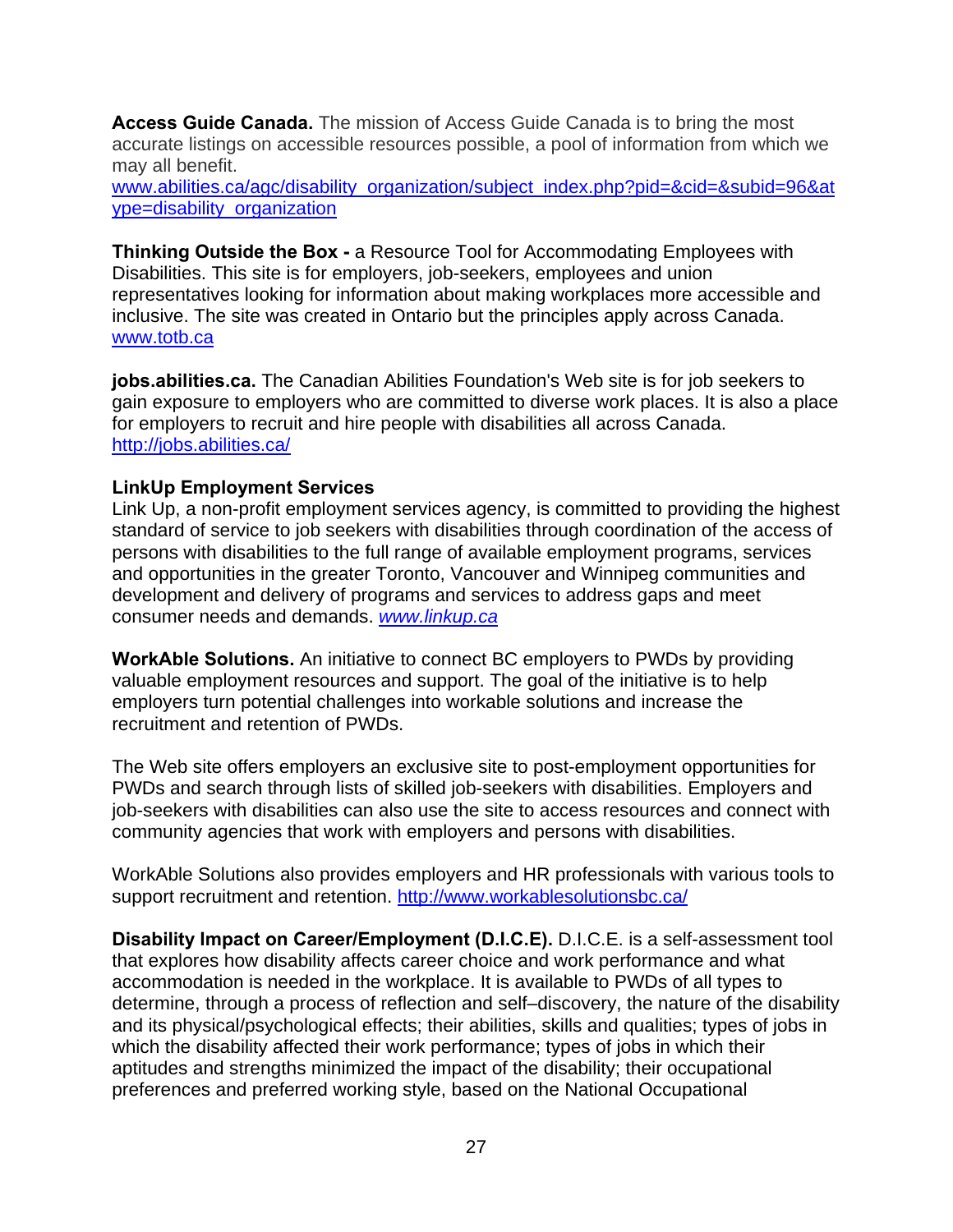Classification System and appropriate accommodation that would enable them to perform their tasks effectively. www.diceassessment.com

**Barrier-free E-recruitment: Recruiting Disabled People On-line.** This is an interactive demonstration of what an organization needs to do to achieve barrier-free erecruitment for everyone. It has been produced by the Employers' Forum on Disability, with the support of the London Development Agency. This unique Web site reflects the common features of careers pages used by both private and public sector employers. While these features are drawn primarily from UK Web sites, the principles of best practice e-recruitment are the same around the world. www.barrierfree-recruitment.com.

# **E. Other useful links and resources**

# **1. Canada**

**Opportunities Fund for PWDs.** Human Resources and Skills Development Canada provides contribution funding to individuals, employers and organizations www.hrsdc.gc.ca/eng/disability\_issues/funding\_programs/opportunities\_fund/index.shtml

*A place for All: A Guide to Creating an Inclusive Workplace***.** The Canadian Human Rights Commission encourages all employers to develop, in consultation with their employees, their own workplace accommodation policies and procedures. The implementation of such policies and procedures allows employers to provide an inclusive workplace, respond effectively to individual accommodation needs, fulfill their responsibilities under the *Canadian Human Rights Act* and the *Employment Equity Act*  and minimize the likelihood of complaints of discrimination. www.chrcccdp.ca/discrimination/APFA\_UPPT/toc\_tdm-en.asp#cont

*Manager's Guide to Multiple Format Production.* The Council on Access to Information for Print-Disabled Canadians, Library and Archives Canada, www.collectionscanada.gc.ca/the-public/003/005003-4200-e.html#cont

*Manager's Guide to Multiple Format Production On-line Tutorial***.** The Manager's Guide to Multiple Format Production provides updated guidelines on how to develop and deliver accessible published government materials. The guidelines have been developed under the *Communications Policy of the Government of Canada* that states government information must be broadly accessible throughout society. www.atlinks.gc.ca/guide/#cont

**The Accessible Procurement Toolkit, Industry Canada.** The Accessible Procurement Toolkit is a Web-based application that delivers accessibility requirements and standards to apply to a purchase of mainstream products and services. Applying these standards will ensure that products meet "Universal Design" principles. www.apt.gc.ca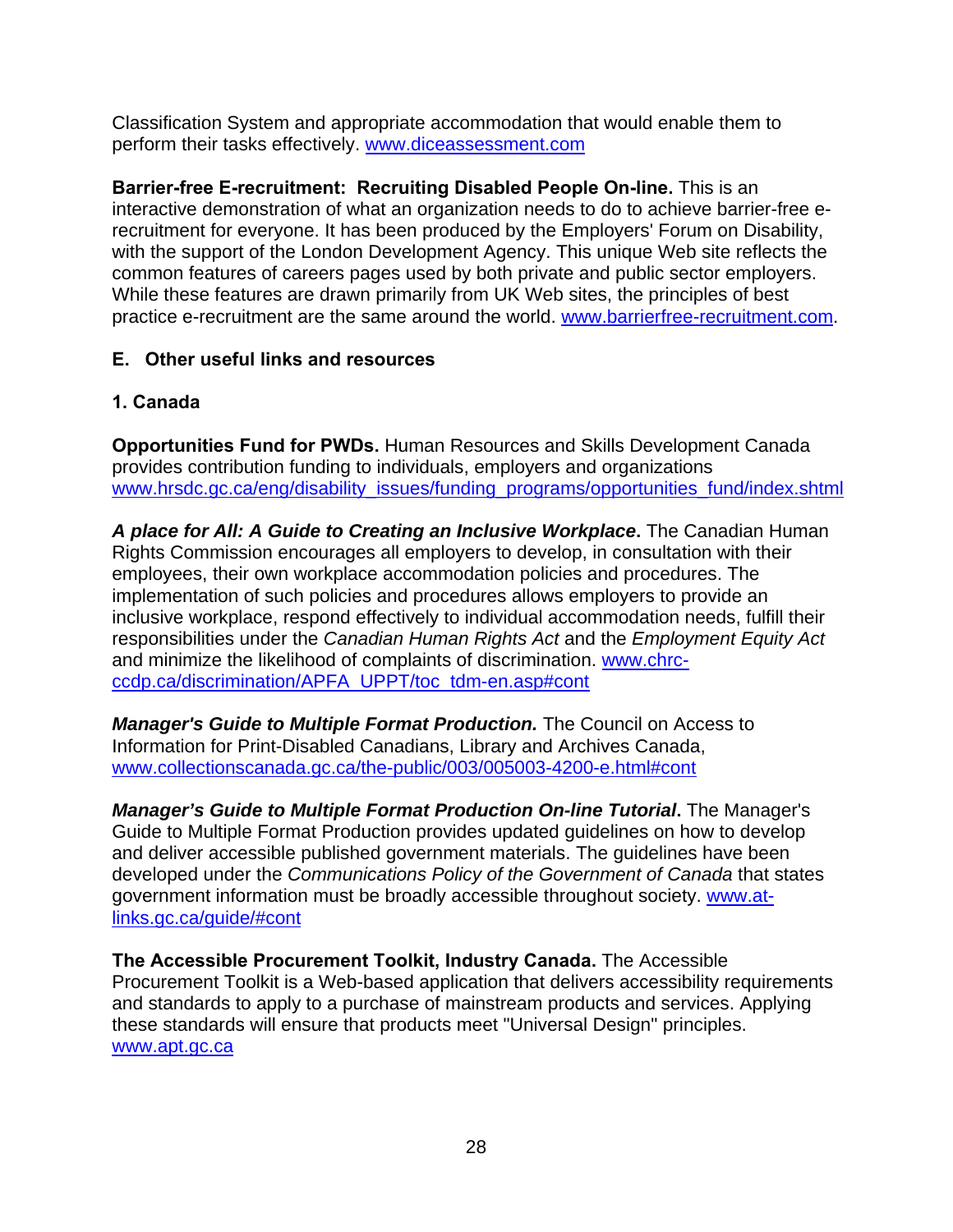**The Workplace Accommodation Toolkit.** This toolkit can be used by those who need to purchase or learn about technology, equipment or services to accommodate the specific needs of a PWD. www.apt.gc.ca/wat/wb10000e.asp.

## *Releasing Constraints: Projecting the Economic Impacts of Increased*

*Accessibility in Ontario,* June 2010. This study, commissioned by the Government of Ontario, examines the potential economic impact of achieving substantially higher levels of accessibility. In 2010, the Province will introduce five proposed standards through which the Accessibility for Ontarians with Disabilities Act, 2005 will be implemented. http://martinprosperity.org/research-and-publications/publication/releasing-constraints

*National Strategy for Labour Market Integration and Maintenance of Handicapped*  **Persons Québec.** The Strategy is designed to achieve employment equity and enhanced labour market participation for people with handicaps. The Strategy proposes a balance between labour market stakeholders' responsibilities in areas such as hiring and workplace adaptation and areas requiring government contributions or involvement. http://www.mess.gouv.gc.ca/grands-dossiers/strategie\_nationale/index\_en.asp

*In Unison 2000: Persons With Disabilities in Canada*. This report sets the stage for governments, PWDs, disability advocates, communities, employers, labour and the nonprofit sector to jointly focus on disability issues. It aims to provide Canadians with a broad view of how adults with disabilities have been faring in comparison with those without disabilities, using both statistical indicators and examples of personal experiences. Examples of effective practices that have been implemented across Canada are also in the report. www.socialunion.gc.ca/In\_Unison2000/iu03400e.html

**Disability-Related Policy in Canada: Employment.** This Web site contains papers and articles from disability and research organizations and government documents pertaining to employment and people with disabilities. www.disabilitypolicy.ca/groups/employment/edocs.php

*Advancing the Inclusion of People with Disabilities***.** This report furthers knowledge on disability issues in Canada by fostering a more comprehensive understanding of the problems people face accessing disability support. The report also assists in the development of a longer-term strategy on disability investments. www.hrsdc.gc.ca/eng/disability\_issues/reports/index.shtml

**Work-related Learning & Labour Market Inclusion.** This article commissioned by the Canadian Council on Learning is on issues related to disabilities. The goal of this series is to raise awareness of the particular learning challenges facing Canadians with disabilities and identify practices that enhance their opportunities to learn. http://www.abilities.ca/work\_money/2007/12/15/work\_related\_learning/#maincontent

## **2. United States**

*Federal Employment of People with Disabilities*, National Council on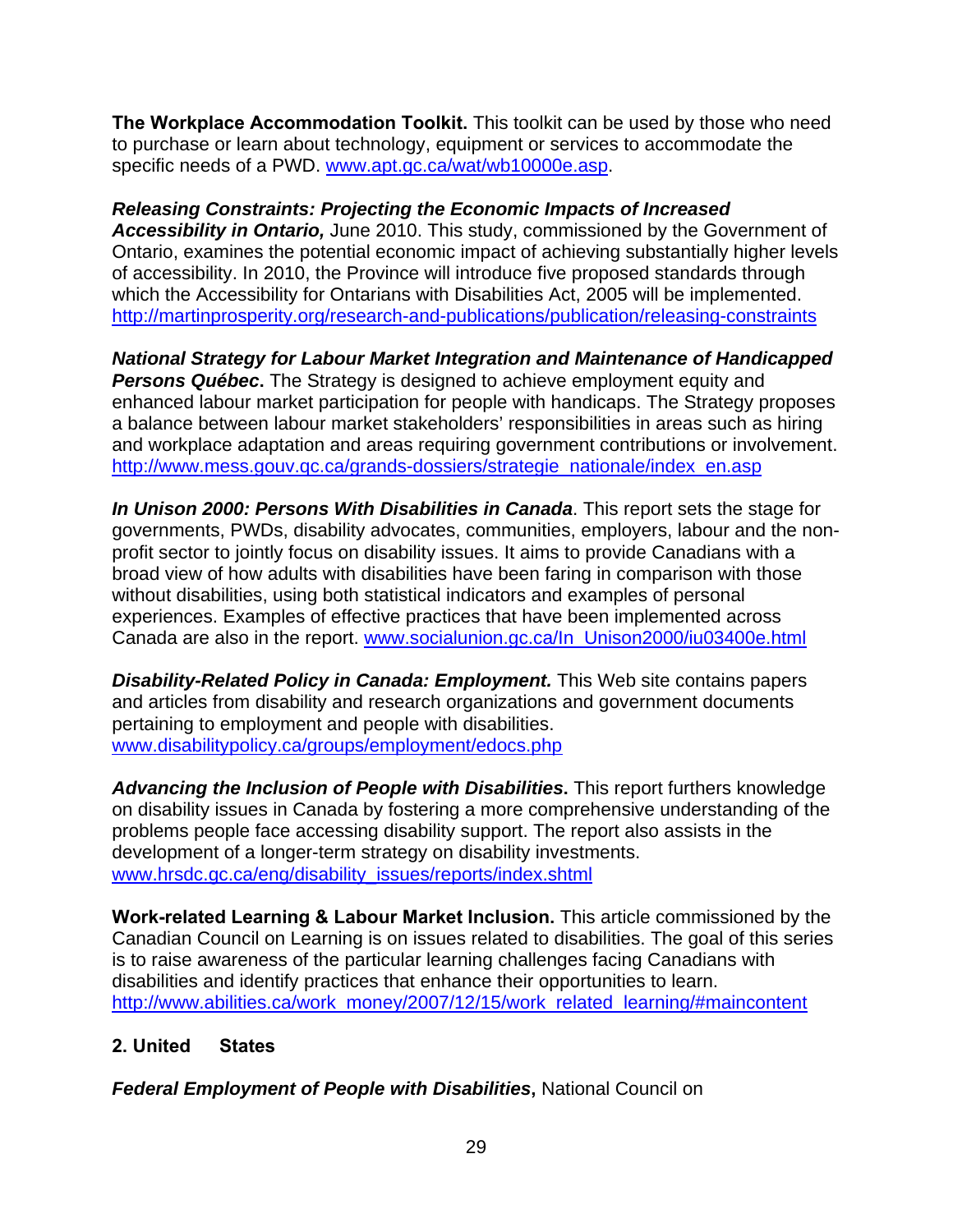Disability, March 2009. The purpose of this paper is to examine the status of employment of PWDs in the federal government and to make recommendations for improving federal hiring and advancement of employees with disabilities. The paper summarizes the legal authorities and policy guidance, the responsibilities of various federal agencies charged with ensuring equal opportunity in federal employment, barriers to hiring and advancement, provisions for reasonable accommodation and agency initiatives. www.ncd.gov/newsroom/publications/index\_subject.htm#6

*Improving the Participation Rate of People with Targeted Disabilities (PWTD) in the Federal Work Force,* January 2008*,* U.S. Equal Employment Opportunity Commission. The purpose of this report is to educate the public about recent disability initiatives in the federal sector, highlight data showing the declining participation rate of PWTD in the federal government and provide recommendations that may improve employment opportunities. http://www.eeoc.gov/federal/reports/pwtd.html

*Final Report on Best Practices for the Employment of PWDs in State Government***.**  This report highlights best practices of nine states that promote the hiring, retention and advancement of individuals with disabilities in state government jobs. www.eeoc.gov/facts/final\_states\_best\_practices\_report.html

*Tips for Designing Accessible Web sites*, by Beth Loy, Ph.D., and Lyssa Rowan, B.S. This technical series gives a brief overview of ten vital tips to consider when designing a Web site, including testing and design tips for certain aspects of a Web site to ensure that applications are accessible. http://askjan.org/media/webpages.html

*Tapping Employment Opportunities for Youth with Disabilities by Engaging Effectively with Employers***,** by Richard G. Luecking and Marianne Mooney*,* National Center on Secondary Education and Transition. This research brief provides information on the employment of PWDs and identifies that early exposure to the workplace can improve the employment outcomes for PWDs by enabling youth to develop employment skills and identify a career direction. www.ncset.org/publications/viewdesc.asp?id=716

**National Council on Disability.** The National Council on Disability is an independent federal agency, responsible for promoting policies, programs, practices and procedures that guarantee equal opportunity for all individuals with disabilities. It also helps to empower individuals with disabilities to achieve economic self-sufficiency, independent living and inclusion and integration into all aspects of society. www.ncd.gov

**Disability Gov: Connecting the Disability Community to Information & Opportunities**. This Web site contains disability-related resources on programs, services, laws and regulations to help PWDs lead full, independent lives. www.disability.gov

**Office of Disability Employment Policy.** The Office of Disability Employment Policy provides national leadership on disability employment policy by developing and influencing the use of evidence-based disability employment policies and practices,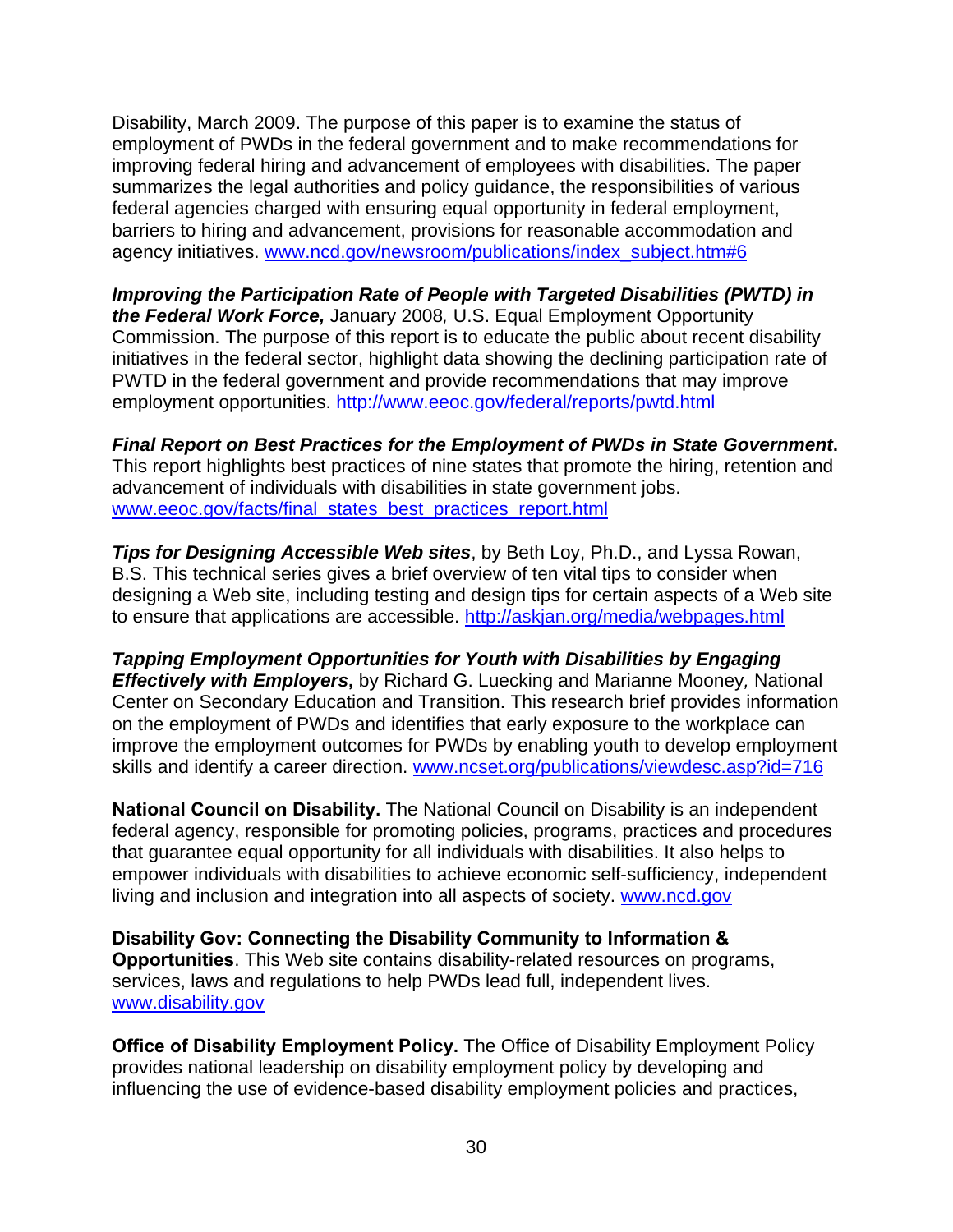building collaborative partnerships and delivering authoritative and credible data on employment of PWDs. www.dol.gov/odep

**Jobs for People with Disabilities - Government Jobs in the Federal Sector**. This Web site explains the various hiring options for PWDs by encouraging individuals seeking appointments with the federal government to be proactive and begin networking with local agencies and contacting listed resources. http://federaljobs.net/disabled.htm

**Federal Jobs Network Overview of Federal Government Jobs Career Center.** This career center was created to help federal government job hunters find, apply for and land government jobs. It was expanded to assist federal employees seeking upward mobility, career progression and retirement planning assistance. http://federaljobs.net/about.htm

*A Recruitment Guide to Outreach to Americans with Disabilities to Increase*  **Diversity in Your International Exchange Programs.** Adapted from "Building Bridges: A Manual on Including People with Disabilities in International Exchange Programs", this guide provides tips on how to recruit students. http://www.miusa.org/ncde/tools/recruiting/?searchterm=None-#documentContent

# **3. United Kingdom**

**The Disabled Workers Co-operative.** This charitable organization helps raise the independence of disabled people by enabling them to take an active role in the economy and achieve a greater sense of self-worth. It also helps to raise awareness of the contribution that disabled people can make to society. www.disabledworkers.org.uk/ They have also developed a sample Policy on the Employment of PWDs**:**  http://www.disabledworkers.org.uk/careers/jseekers/newsdetail2.asp?ID=13

*Equality Act 2010 -* Provides a new cross-cutting legislative framework to protect the rights of individuals and advance equality of opportunity for all; to update, simplify and strengthen the previous legislation; and to deliver a simple, modern and accessible framework of discrimination law to protect individuals from unfair treatment and promote a fair and more equal society. http://www.equalities.gov.uk/equality\_act\_2010.aspx

## **4. Ireland**

*Advancing the National Disability Strategy – Building on Comparative and International Innovation* - The purpose of this study aims to highlight the goals of the National Disability Strategy and to embed tools for success in the implementation process. http://www.nuigalway.ie/cdlp/projects/strategies.html

# **5. United Nations**

*Overview of International Legal Frameworks for Disability Legislation* - This document provides information on the role of disability legislation, international legal